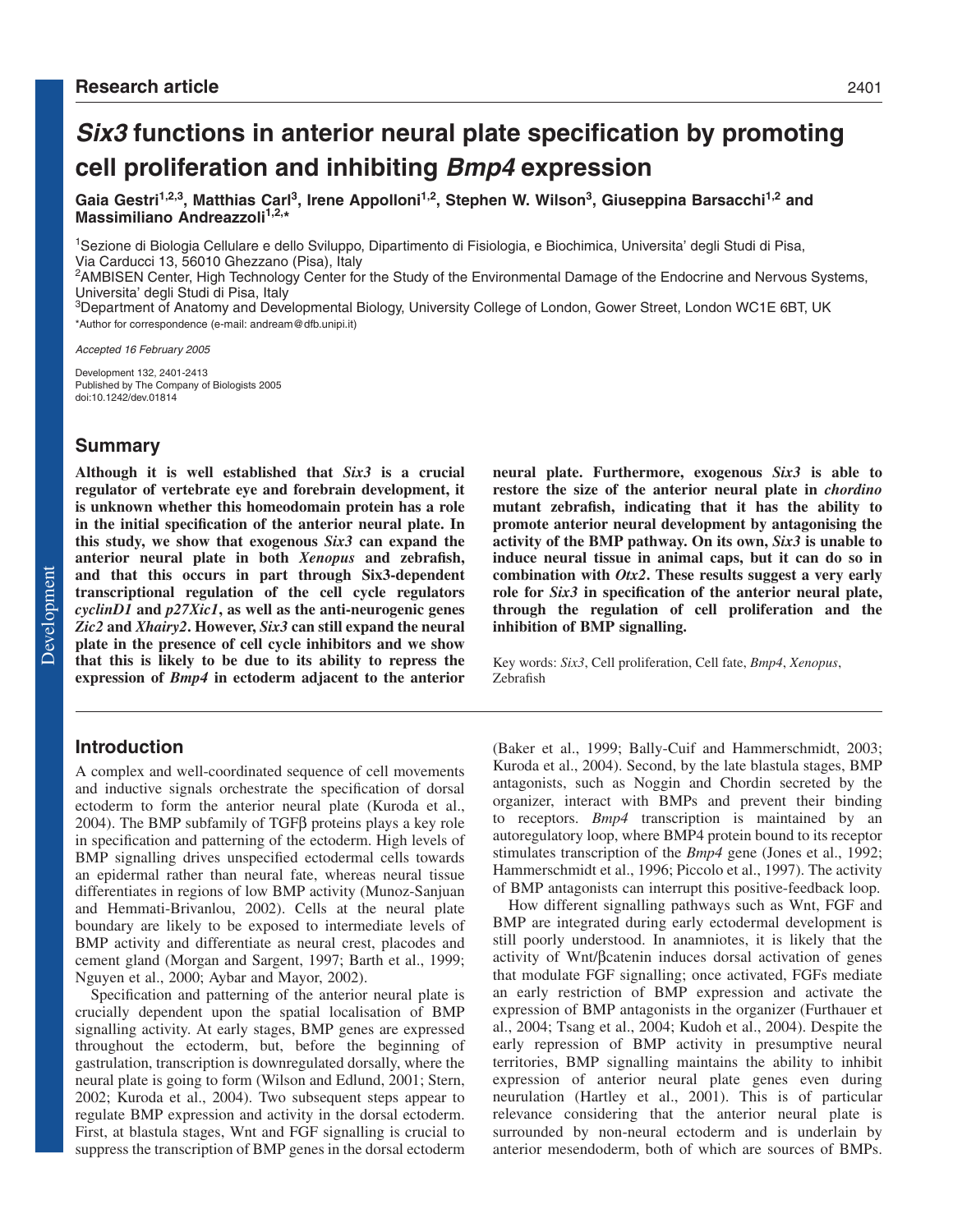Persistent suppression of BMP transcription in the anterior neural plate may be maintained by specific transcriptional repressors activated after neural induction (Hartley et al., 2001). This is indeed the case for XBF2 and Xiro1, which act as *Bmp4* transcriptional repressors at early neurula stage, thus ensuring proper neural fate acquisition (Mariani and Harland, 1998; Gomez-Skarmeta et al., 2001).

In addition to suppression of BMP signalling, the rostral neural plate must be protected from the activity of caudalising signals for it to establish anterior forebrain character. Among the signals that promote posterior neural identity are Wnts, and a variety of Wnt antagonists ensure that Wnt activity is suppressed rostrally. The neural plate is patterned along its anteroposterior axis by the graded activity of Wnts, Wnt antagonists and other signals (Wilson and Houart, 2004). This is established by the interplay of Wnt antagonists secreted by the anteriormost neuroectoderm and the underlying mesendoderm, and local sources of Wnt signals in the posterior neuroectoderm, midbrain, diencephalon and mesendodermal tissues (Heisenberg et al., 2001; Kiecker and Niehrs, 2001; Houart et al., 2002). An early event in neural plate patterning is the generation of an anterior region that comprises the presumptive telencephalon, diencephalon and retina. The repression of both Wnt and BMP signalling, together with an enhanced proliferative activity, are crucial for the formation of the anterior neural plate (Zuber et al., 2003; Wilson and Houart, 2004). In fact, embryos with blocked cell proliferation or exaggerated Wnt or BMP signalling display anterior deficiencies (Hammerschmidt et al., 1996; Kim et al., 2000; Houart et al., 2002; Andreazzoli et al., 2003; Zakin and De Robertis, 2004).

Downstream of the signals that subdivide the ectoderm, a variety of transcription factors mediate neural plate patterning. Among these *Bf1*, *Bf2*, *Rx*, *Six3* and *Otx2*, expressed in the anterior neural plate, are crucially involved in the formation of anterior CNS structures (Acampora et al., 1995; Andreazzoli et al., 1997; Mathers et al., 1997; Bourguignon et al., 1998; Mariani and Harland, 1998; Andreazzoli et al., 1999; Loosli et al., 2001; Carl et al., 2002; Lagutin et al., 2003). However, although there is some evidence that links the activity of these transcription factors with those of the Wnt and BMP pathways in the formation of the CNS (Braun et al., 2003; Lagutin et al., 2003), their exact interplay is still scarcely understood.

In this study, we show that *Six3* displays the characteristics expected from an effector of neural inducers involved in specifying and maintaining anterior neural plate properties. *Xsix3* overexpression promotes cell proliferation and inhibits neurogenesis at early neurula stage by activating *Xhairy2*, *Zic2*, *Xrx1* and *Xbf1* and regulating the expression of *p27Xic1* and *cyclinD1*. Furthermore, *Six3* represses BMP expression in both *Xenopus* and zebrafish, and is able to rescue the anterior neural plate defects of *chordino* mutants. The effect of *Xsix3* on *Bmp4* appears to be direct, as suppression occurs even in the absence of protein synthesis and *Xsix3* can bind the *Bmp4* promoter in vitro. Although *Xsix3* efficiently suppresses *Bmp4* expression, we observed that it is unable to induce neural tissue, requiring *Xotx2* for this activity. Taken together with the recent observation that *Six3* is able to repress Wnt expression (Braun et al., 2003; Lagutin et al., 2003), these data indicate *Six3* as a crucial factor for anterior neural plate specification.

# **Materials and methods**

#### **Animals**

To obtain embryos, induction of ovulation of pigmented *Xenopus* females, in vitro fertilisation and embryo culture were carried out as described by Newport and Kirschner (Newport and Kirschner, 1982). Embryos were staged according to Nieuwkoop and Faber (Nieuwkoop and Faber, 1967). Zebrafish embryos were obtained by natural spawning from wild-type and  $dinot^{t250}$  mutant fish (Schulte-Merker et al., 1997).

#### **In situ hybridization**

Whole-mount in situ hybridization experiments on *Xenopus* and zebrafish embryos, and on animal caps, were carried out essentially as described previously (Harland, 1991; Barth and Wilson, 1995). Bleaching of *Xenopus* pigmented embryos was carried out following colour reaction as described by Mayor et al. (Mayor et al., 1995). The templates for the production of in situ hybridization probes for *Xag* (Bradley et al., 1996), *Xcg* (Sive et al., 1989), *Xsix3* (Zuber et al., 2003), *Xrx1* (Casarosa et al., 1997), *rx3* (Chuang et al., 1999), *Zic2* (Brewster et al., 1998), *N-tubulin* (Hartenstein et al., 1989), *elrC* (Perron et al., 1999), *Xash3* (Turner and Weintraub, 1994), *Xbf1* (Bourgouignon et al., 1998), *Xdelta1* and *Xngnr1* (Ma et al., 1996), *Xnotch* (Chitnis and Kintner, 1996), *Xsix1* (Pandur and Moody, 2000), *p27Xic1* (Hardcastle and Papalopulu, 2000), *Xhairy2* (Koyano-Nakagawa et al., 2000), *Sox9* (Spokony et al., 2002), *Xslug* (Mayor et al., 1995), *Xnrp1* (Knecht et al., 1995), *Bmp4* (Fainsod et al., 1994), *bmp4* (Nikaido et al., 1997), *dlx3* (Akimenko et al., 1994), *Sox2* (Misuzeki et al., 1998), *sox3* (Kudoh et al., 2001), *Xk81* (Jonas et al., 1985), *Xwnt8* (Christian et al., 1991), *Xotx2* (Pannese et al., 1995), *otx2* (Li et al., 1994), *hoxb1b* (Eisen and Weston, 1993) and *cyclinD1* (Vernon et al., 2003) have been described previously.

#### **Mitotic inhibition with hydroxyurea and aphidicolin treatment**

*Xenopus* embryos were devitellinized at stage 9 and allowed to recover for 30 minutes in  $2\%$  Ficoll in  $0.1 \times$ Marc's modified Ringer (MMR). Stage 10 embryos were then incubated in  $0.1 \times MMR$ containing 20 mM hydroxyurea and 150 µM aphidicolin (HUA) (Harris and Hartenstein, 1991; Hardcastle and Papalopulu, 2000) until fixation. The effect of hydroxyurea and aphidicolin treatment on cell division was examined as described previously (Andreazzoli et al., 2003).

#### **Embryo microinjections and BrdU incorporation**

Capped VP16-*Six3* RNA was generated from a construct containing the full-length *Xsix3* cDNA cloned into *Cla*1/*Xhp*1 sites of CS2-VP16 vectors (Kessler, 1997). To make the GR-*Xsix3* expression construct, the open reading frame of *Xsix3* was PCR amplified using the primers 5′-GCAGATATCATGGTGTTCAGGTCCCCTC-3′ and 5′-GTCCTC-GAGTCATACGTCACATTCAGAGTCAC-3′ and inserted into the *Eco*RV/*Xho*1 site of pCS2+/GR kindly provided by Thomas Sargent (see Kodjabachian and Lemaire, 2001). RNAs encoding for *Xsix3* (20, 40 pg), GR-*Xsix3* (65 pg), *Xchh* (1 ng) (Ekker et al., 1995), *Xngnr1* (40 pg) (Ma et al., 1996), *tBR* (250 pg) and *Bmp4* (300 pg) (Kazanskaya et al., 2000) were generated by in vitro transcription using the message machine kit (Ambion, Austin, TX) and co-injected with *lacZ* RNA into one blastomere at the two-cell stage (*Xchh* and *Xngnr1*), or into a dorsal animal blastomere at the four- to eight-cell stage (*Xsix3*, *tBR*, *Bmp4*). β-Galactosidase staining was performed on embryos injected with 200 pg of *lacZ* RNA as previously described (Turner and Weintraub, 1994); X-Gal and salmon gal substrates were used for blue and red staining, respectively (Roche, Biosinth-AG). The optimal concentration of each batch of RNA was identified through the injection of various doses followed by analysis of either the phenotype or the expression of specific markers. Three different *Xsix3* antisense morpholinos were used (Gene Tools): Mo*Xsix3*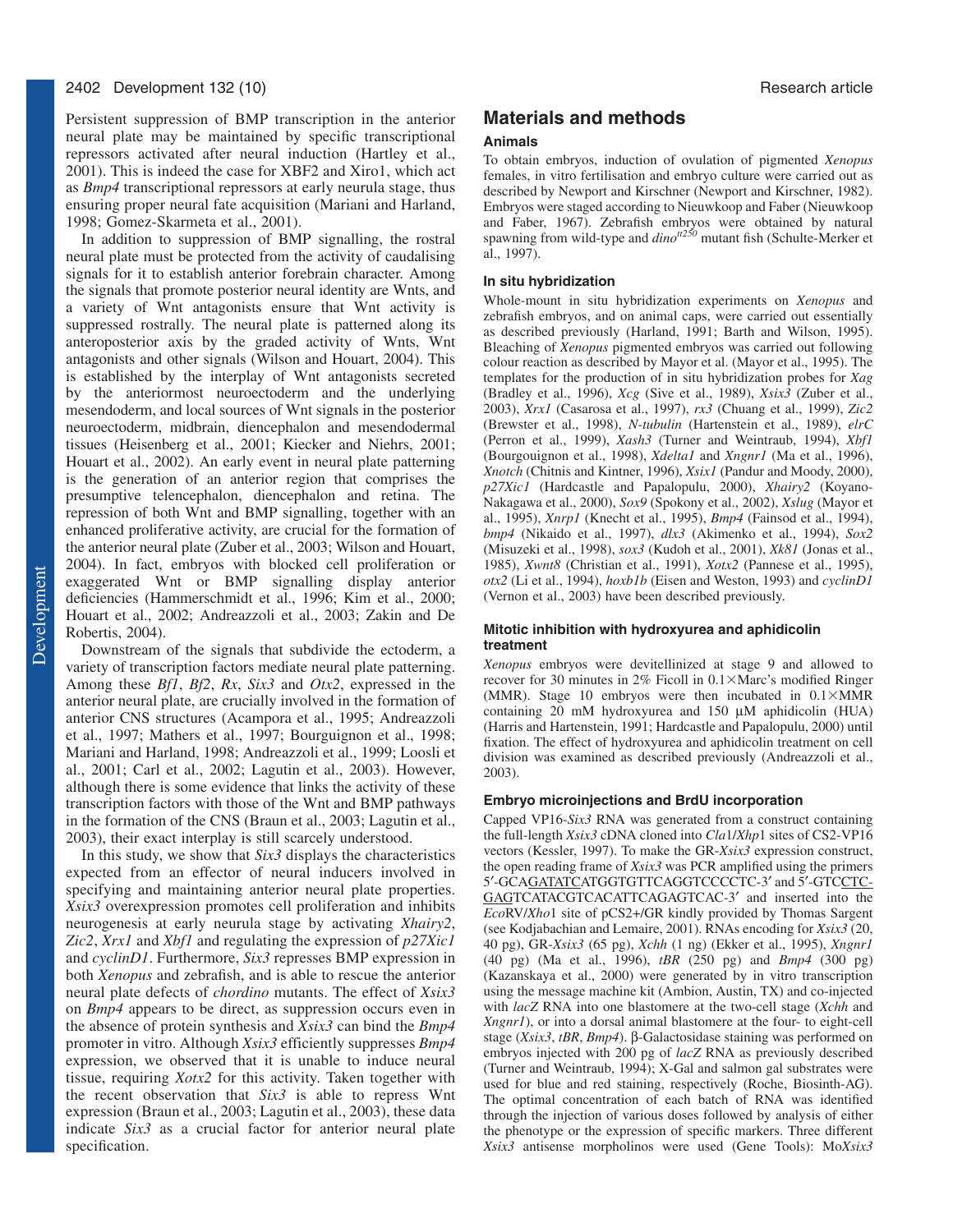targeted against the two pseudoallelic genes of *Xsix3*, *Xsix3.1* and *Xsix3.2* (5′-ACCTGAACACCATGGGATGGCCGG-3′) (Ghanbari et al., 2001); Mo*Xsix3.2* targeted against *Xsix3.2*, the gene that we used for overexpression experiments (5′-CAGCAAAACTAGCGACAGC-GACAGC-3′); and Mo*Six3.1* targeted against *Six3.1* (5′-TGAA-AGAAGCGGCAGCAACACTAGC-3′). Differences in the efficiency of morpholinos were observed; whereas injection of 0.2 mM of Mo*Six3.1* at the two-cell stage does not induce abnormal development, injection of 0.2 mM of both Mo*Xsix3* and Mo*Xsix3.2* leads to a *Xsix3* loss-of-function phenotype. Given that the frequency of affected embryos in the case of Mo*Xsix3* (95%) injection was higher than with Mo*Xsix3.2* (45%), we decided to use Mo*Xsix3* for our studies.

Morpholino oligonucleotides targeted against zebrafish *chordin*, reliably phenocopying the mutant *chordino* phenotype, were injected into one-cell stage embryos at concentrations of 0.15 mM (Nasevicius and Ekker, 2000). In vitro transcription of zebrafish *six3* RNA and injection of 19-74 pg was performed as described (Kobayashi et al., 1998).

S-phase cells were labelled with BrdU essentially according to the protocol of Hardcastle and Papalopulu (Hardcastle and Papalopulu, 2000). To distinguish the injected from the control side of the embryos, we combined immunohistochemistry with in situ hybridization using *Zic2* expression, a gene strongly upregulated upon *Xsix3* overexpression (see below). In these experiments the number of BrdU-positive cells in the injected side was compared with that of the uninjected control side, taking into account also their anteroposterior distribution. Whole-mount TUNEL staining was performed at stage 13, as described by Hensey and Gautier (Hensey and Gautier, 1998).

#### **Animal cap assay and cycloheximide treatment**

For *Xenopus* animal cap experiments, capped synthetic *chordin* (150 pg per blastomere) (Sasai et al., 1995), *tBR* (600 pg) (Wylie et al., 1996), *Bmp4* (1 ng), *Xotx2* (250 pg) (Vignali et al., 2000), *Xotx2-*GR (50 pg) (Gammill and Sive, 1997), *Xsix3* (500 pg-2 ng) and GR-*Xsix3* (500 pg-1ng) RNA was injected into one-cell stage embryos and animal caps dissected at stage 9. When sibling control embryos reached stage 14, animal caps were fixed and stored in ethanol at –20°C. To inhibit protein synthesis, animal caps were isolated from GR-*Xsix3* or *Xotx2*-GR injected embryos at stage 9 and aged in highsalt Modified Barth's Saline (MBS). Stage 10.5 caps where then incubated in high-salt containing 10 µΜ of cycloheximide (CHX). Glucocorticoid receptor (GR) fusion proteins were activated at stage 11, after a 30-minute CHX pre-incubation step, by adding DEX 10 µΜ into the medium containing CHX. Animal caps were then fixed at stage 15.

#### **Gel mobility-shift assay**

GST-Xsix3 protein purification was performed as described (Tessmar et al., 2002). A 315-bp PCR fragment of *Bmp4* promoter was 32P-endlabelled by T4 kinase (Roche). Binding conditions and electrophoresis were as described by Gomez-Skarmeta et al. (Gomez-Skarmeta et al., 2001).

# **Results**

#### **Xsix3 promotes cell proliferation in the neural plate**

Overexpression of *Six3* induces forebrain enlargement in zebrafish (Kobayashi et al., 1998), and the expansion and ectopic appearance of retina primordia in *Xenopus* (Bernier et al., 2000) and medaka (Loosli et al., 1999). Additionally, *Six3* influences cell proliferation (Loosli et al., 1999; Bernier et al., 2000; Carl et al., 2002), possibly at a non-transcriptional level (Del Bene et al., 2004). To clarify how *Six3* influences these events, we analysed the consequences of expressing exogenous *Xsix3* on early neural plate development. To gain further insight

into the role of *Xsix3* in the control of cell proliferation, embryos overexpressing *Xsix3* were analysed for BrdU incorporation. We found that the anterior neural plate of *Xsix3* injected embryos displayed a 36% increase in the number of BrdU-positive cells on the injected side compared with the control side (an average of 48.7 positive cells per section in the injected side, *n*=755 BrdU-positive nuclei, versus 35.7 cells per section in the control side, *n*=460; *P*<0.001; Fig. 1A,E). Although at this stage *Xsix3* is expressed exclusively in the anterior neural plate, the posterior neural plate displays a similar significant increase in the rate of BrdU incorporation (34.7%; an average of 18.2 positive cells per section in the injected side, *n*=473 versus 13.5 cells per section in the control side, *n*=315; *P*<0.001; Fig. 1C,E). Thus, the entire neural plate is competent to respond to *Xsix3* proliferative activity.

To analyse the requirement for *Xsix3* function in the control of cell proliferation, we used a loss-of-function approach. In agreement with the work of Kobayashi and colleagues (Kobayashi et al., 2001), we found that a transcriptional activator form of *Xsix3* (VP16-*Xsix3*) acts as a dominant negative. Very low amounts of VP16-*Xsix3* RNA (20-40 pg) injected at the four-cell stage dramatically reduced, and sometimes eliminated, eye formation (94%, *n*=500; data not shown). This phenotype is efficiently rescued by co-injection of *Xsix3* RNA, indicating that VP16-*Xsix3* specifically antagonises *Xsix3* function (90%, *n*=150; data not shown). Expression analysis of molecular markers (*Xbf1*, *Xrx1*, *Xpax6*, *Xotx2*, *Xen2* and *Xkrox20*) recapitulated the anterior forebrain truncation phenotypes previously described for *Six3* loss of function in medaka and mouse, or inactivation by dominantnegative variants in zebrafish (data not shown) (Kobayashi et al., 2001; Carl et al., 2002; Lagutin et al., 2003). Moreover, both the anterior and posterior neural plate (ANP and PNP) of VP16-*Xsix3* injected embryos shows a significant decrease of BrdU-positive cells in the injected side compared with the control side (53% and 60% respectively; ANP: an average of 28.5 cells per section in the control side, *n*=820, versus 13 cells per section in the injected side, *n*=380; PNP: an average of 13 cells per section in the control side, *n*=383, versus 5.6 cells per section in the injected side, *n*=129; *P*<0.001; Fig. 1B,D,F).

To gain insight into how Six3 may act on proliferation in the anterior neural plate, we analyzed the expression of putative Six3 target genes known to be involved in cell proliferation control that are expressed rostrally at early neurula stage. We found that *Xbf1* and *Xrx1* are both ectopically activated in the anterior neural plate (*Xbf1*: 86%, *n*=45; *Xrx1*: 72%, *n*=90; Fig. 1H,I) by exogenous *Xsix3*. *CyclinD1*, a positive regulator of the cell cycle expressed in the eye field, is ectopically activated by *Xsix3* (stage 14, 82%, *n*=34; Fig. 1J), whereas *p27Xic1*, which encodes a cell cycle inhibitor, is repressed by *Xsix3* (100%, *n*=39; Fig. 1K,L). *CyclinD1* and *p27Xic1* expression is modulated both in the anterior and posterior neural plate (Fig. 1J-L). Thus, *Xrx1*, *Xbf1* and *cyclinD1*, genes encoding factors promoting cell proliferation, are activated, and *p27Xic1*, which inhibits cell proliferation, is repressed by *Xsix3* at early neurula stage; this strongly suggests that *Xsix3* is able to act on the cell cycle machinery already at this early developmental stage.

# **Ectopic expression of Xsix3 enlarges the neural plate at the expense of adjacent non-neural tissue**

*Xsix3* is expressed in the anterior neural plate at early neurula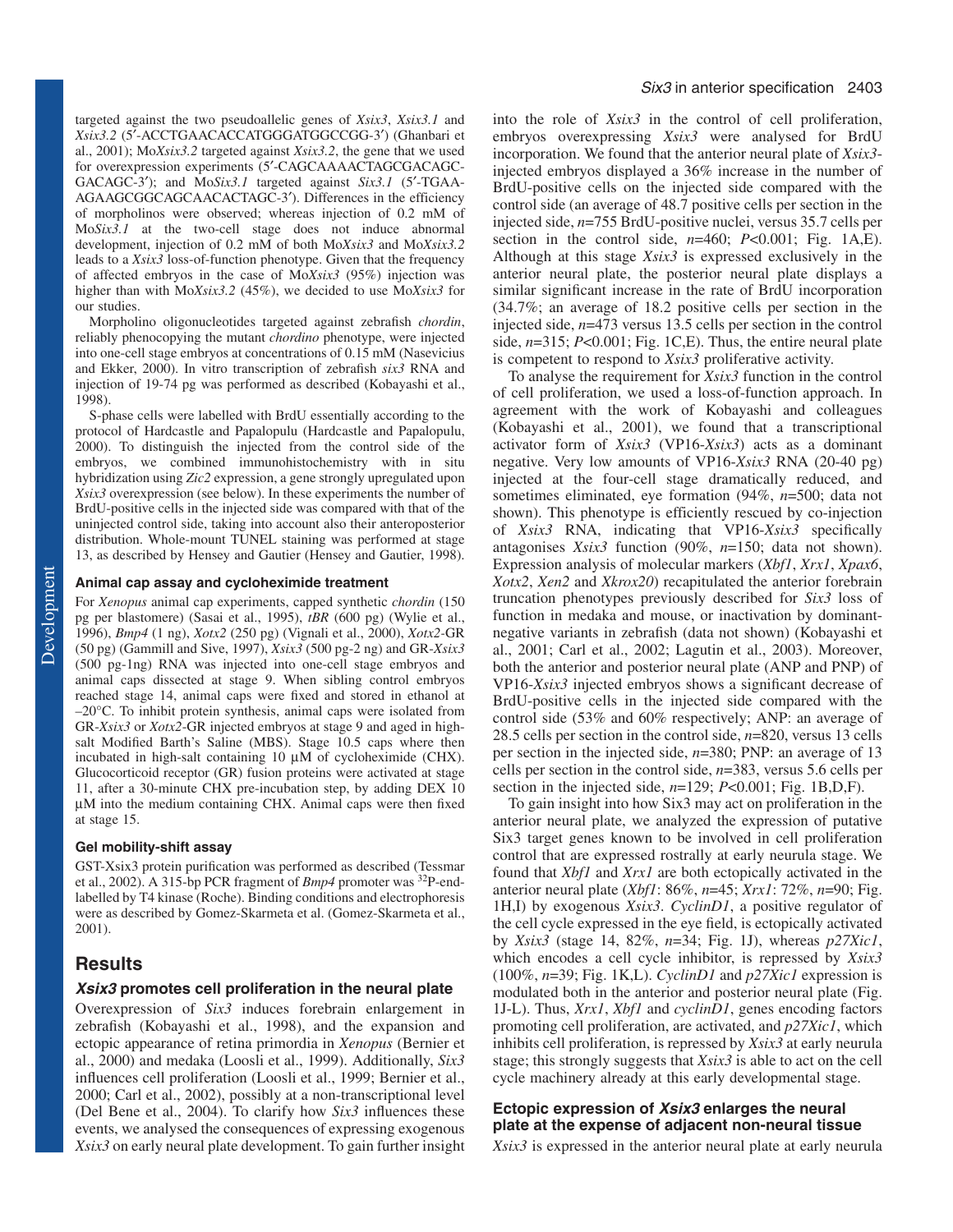

**Fig. 1.** *Xsix3* promotes cell proliferation in the neural plate. (A-D) Transverse sections of stage 13 embryos injected with either *Xsix3* (A,C) or VP16-*Xsix3* (B,D), processed simultaneously for BrdU incorporation (brown nuclear staining), and *Zic2* (A,C, blue staining) or *lacZ* (B,D, red staining) expression. Sections are at the level of the anterior (A,B) or posterior neural plate (C,D). ANP, anterior neural plate; PNP, posterior neural plate. (E,F) The average number of BrdU-positive cells per section in either the control side (magenta) or the side injected with *Xsix3* (blue) or VP16-*Xsix3* (green). Error bars indicate s.e.m. (G) Double whole-mount in situ hybridization of a stage 13 embryo shows that the *Xsix3* (magenta) and *Xbf1* (purple) expression domains overlap. (H-J) Stage 13 (H,I) and stage 14 (J) embryos injected with *Xsix3* display expansion of the *Xbf1* (H), *Xrx1* (I) and *cyclinD1* (J) expression domains. White brackets indicate the anterior expression domain of *cyclinD1* in the control (right) and injected (left) side. (K,L) *Xsix3* overexpression represses *p27Xic1* both in the anterior, trigeminal ganglion (K, arrow) and in its posterior expression domain (L, arrow) in stage 13 embryos. (G-K) Frontal views, dorsal towards the top; (L) dorsal view, anterior towards the bottom. Red staining represents expression of a co-injected *lacZ* lineage tracer. The injected side of the embryos (to the left of vertical bars or dotted lines representing the midline) is indicated (inj).

stage, raising the possibility that, besides controlling cell proliferation, it might participate in neuroectoderm specification (Zuber et al., 2003). To test this hypothesis, we analysed the expression of neural plate markers in *Xsix3* injected embryos at early neurula stage. We observed that the general neural markers *Sox2* and *Xnrp1* (Knecht et al., 1995; Kishi et al., 2000) are expanded on the injected side of the embryos (*Sox2*: 77%, *n*=135; *Xnrp1*: 80%, *n*=23; Fig. 2A,B). Notably, ectopic expression of neural markers in the lateral ectoderm was always contiguous to the neural plate.

To examine whether the expression of non-neural markers

at the border of the neural plate was also affected, we analysed the expression of the neural crest markers *Xslug* and *Sox9* (Sasai et al., 2001), the cranial placode marker *Xsix1* surrounding the anterolateral neural plate (Pandur and Moody, 2000), and the cement-gland specific marker *Xag* (Sive and Bradle, 1996), which is expressed in the most anterior part of the non-neural ectoderm in a region partially overlapping with *Xsix3* (data not shown). *Xsix3* injection resulted in the reduction or loss of the expression of all of these markers (*Xslug*: 96%, *n*=46; *Sox9*: 93%, *n*=29; *Xsix1*: 93%, *n*=40; *Xag*: 82%, *n*=29; Fig. 2C-F). Moreover, when present, the expression domains of the markers were displaced to a more ventrolateral position (Fig. 2C,D and data not shown). These changes were probably due to the enlargement of the neural plate. This suggests that the expansion of the neural plate occurs, at least in part, by converting non-neural cells at the neural plate border to a neural fate. Complementing the ability of *Xsix3* to promote neural fate, expression of the epidermal marker *Xk81* (Jonas et al., 1989) was also severely blocked in the *Xsix3* injected area (80%, *n*=68; Fig. 2G,H). In contrast to what was observed for the neural markers, *Xsix3-*dependent suppression of *Xk81* occurred also in isolated areas of ventral ectoderm non contiguous with the neural plate (Fig. 2H). These results indicate that *Xsix3* is sufficient to repress epidermal fate but requires a competent territory in order to promote a neural fate.

To test whether the ability of *Xsix3* to expand the anterior neural plate at the expense of non-neural tissue might be a consequence of its proliferative activity, we overexpressed *Xsix3* in embryos in which cell division was blocked by HUA treatment. HUA treatment severely reduced anti-phosphorylated histone H3 (H3P) staining, a marker of cells in mitosis (Fig. 2I,J). Even under these conditions, *Xsix3* is still able to expand *Sox2*

expression and to repress the expression of *Xslug*, *Sox9* and *Xk81* (*Sox2*: 69%, *n*=87; *Xslug*: 73%, *n*=29; *Sox9*: 90%, *n*=19; *Xk81*: 76%, *n*=34; Fig. 2K-N). Taken together, these results suggest that the effects of *Xsix3* on markers of neural patterning are at least in part independent of proliferation.

To rule out the possibility that the observed effects on neural plate specification might be a secondary consequence of an early repression of Wnt gene expression by *Xsix3* (Lagutin et al., 2003), we injected a Dexamethasone (DEX)-inducible form of the *Xsix3* construct. In these experimental conditions, activation of GR-Xsix3 at mid-gastrula stages is able to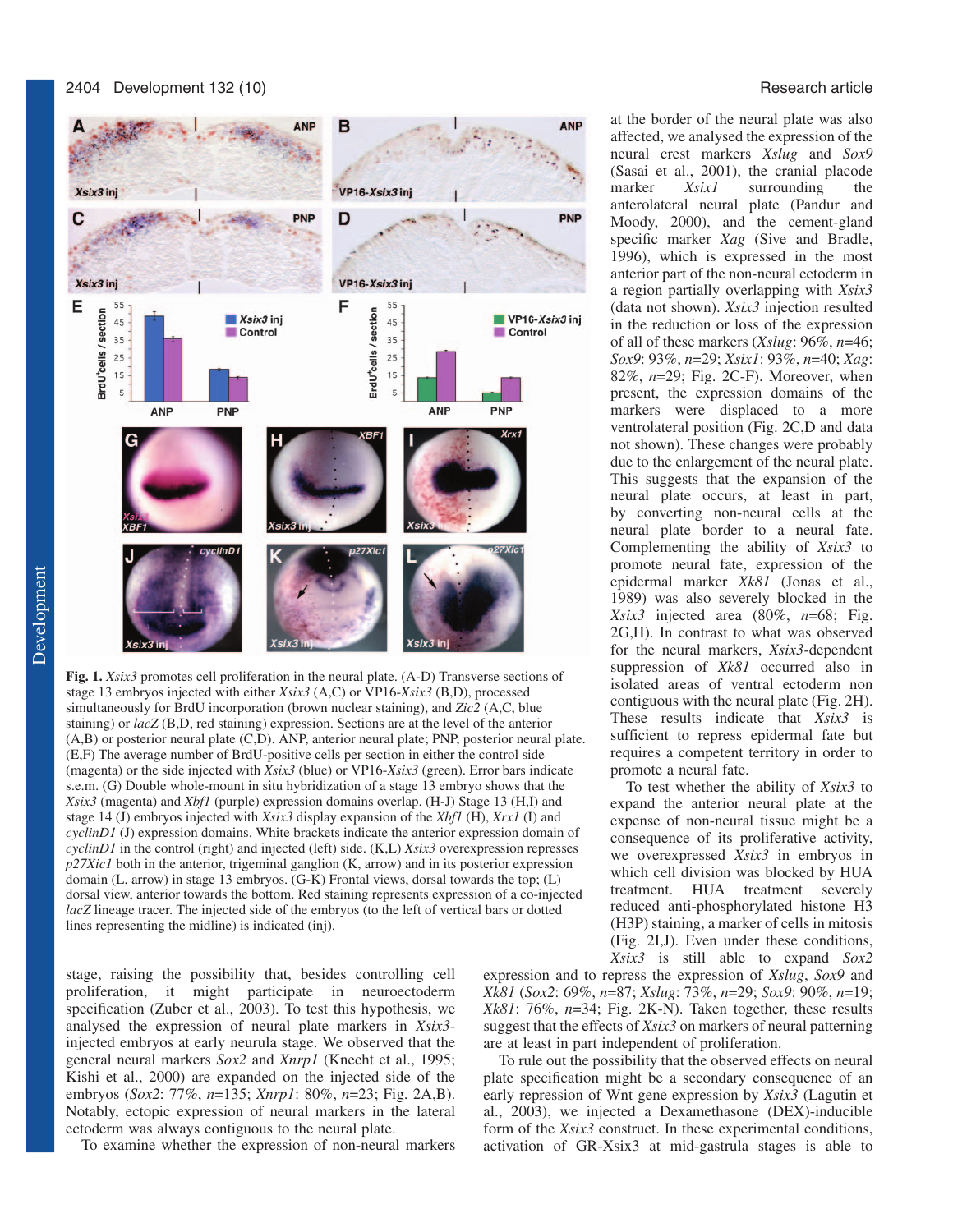

promote *Sox2* and to repress *Xk81* expression (*Sox2*: 100%, *n*=91; *Xk81*: 90%, *n*=90; Fig. 2P,R). In the absence of DEX, the fusion protein GR-Xsix3 is inactive or only slightly active, and embryos do not display significant *Sox2* and *Xk81* expression alterations (*Sox2*: 89% normal expression, 11% slightly expanded, *n*=80; *Xk81*: 85% normal expression, 15% slightly reduced, *n*=59; Fig. 2O,Q). These results suggest that *Xsix3* has a role in the initial specification of the neural plate.

To further analyse the requirement for *Xsix3* function in anterior neural plate specification, we used two different lossof-function strategies. In VP16-*Xsix3*-injected embryos, we observed repression of *Sox2* and expansion of *Xk81* in the prospective anterior neural plate (*Sox2*: 72%, *n*=42; *Xk81*: 81%, *n*=32; Fig. 2S,V). The neural crest markers analysed are still expressed, although they are localized closer to the midline (*Xslug*: 77%, *n*=27; *Sox9*: 83%, *n*=31; Fig. 2T,U). Thus, conversion of presumptive neural plate cells towards an epidermal fate is likely to contribute to the *Six3* loss-offunction phenotype.

As an independent loss-of-function approach, we injected an antisense morpholino (Mo*Xsix3*). Virtually all the Mo*Xsix3* injected embryos show eye and anterior head defects similar to **Fig. 2.** Alterations of the size of the neural plate in *Xsix3* gain- and loss-offunction experiments. (A-H,K-Z) Embryos injected unilaterally with *Xsix3* (A-H,K-N), GR-*Xsix3* (O-R), VP16*-Xsix3* (S-V) or Mo*Xsix3* (W-Z), and analysed at early neurula stage. The probes used are indicated in each panel. Red staining in A,B,D-H,K-Z and turquoise staining in C represent expression of the co-injected *lacZ* lineage tracer. The injected side of the embryos (to the right of dotted lines representing the midline) is indicated (inj). (A-G,K-M,O-Z) Frontal views, dorsal towards the top; (H,N) ventral views (VV), anterior towards the bottom. (H,N) Arrows indicate *Xk81* repression caused by *Xsix3* overexpression. (I,J) Embryos untreated (I) or treated (J) with HUA, brown nuclear staining representing antiphosphorylated histone H3 staining; dorsal views, anterior towards the bottom. (K-N) Embryos injected with *Xsix3* and treated with HUA. (A,B,K) White brackets indicate the anterior expression of *Sox2* (A,K) or *Xnrp1* (B) in *Xsix3*-injected (right) and control (left) sides.

those observed in VP16-*Xsix3*-injection experiments (95%, *n*=130, data not shown). However, the penetrance of Mo*Xsix3* phenotypic alterations is milder than that observed with VP16- *Xsix3*, as we never observed a complete loss of eye structures in Mo*Xsix3*-injected embryos. The phenotype is efficiently rescued by co-injection of *Xsix3* RNA (data not shown and Fig. 5Q). As for VP16-*Xsix3*, overexpression of Mo*Xsix3* reduces *Sox2* and expanded *Xk81* expression at early neurula stages (*Sox2*: 100%, *n*=25; *Xk81*: 80%; *n*=75; Fig. 2W,Z). Similarly, the expression of the neural crest markers *Sox9* and *Xslug* is delocalised in a more dorsal position, even though in this case a reduced expression is also observed (*Xslug*: 100, *n*=35; *Sox9*: 100%, *n*=28; Fig. 2X,Y). Altogether, these results indicate that *Xsix3* acts as a transcriptional repressor in the control of anterior neural plate specification.

# *Xsix3 suppresses differentiation of primary neurons*

In *Xenopus*, a subset of neuroectodermal cells leave the cell cycle and start to differentiate at the end of gastrulation, giving rise to primary neurons (Hartenstein, 1989). As *Xsix3* promotes neural plate expansion, we tested its involvement in the specification of primary neurons.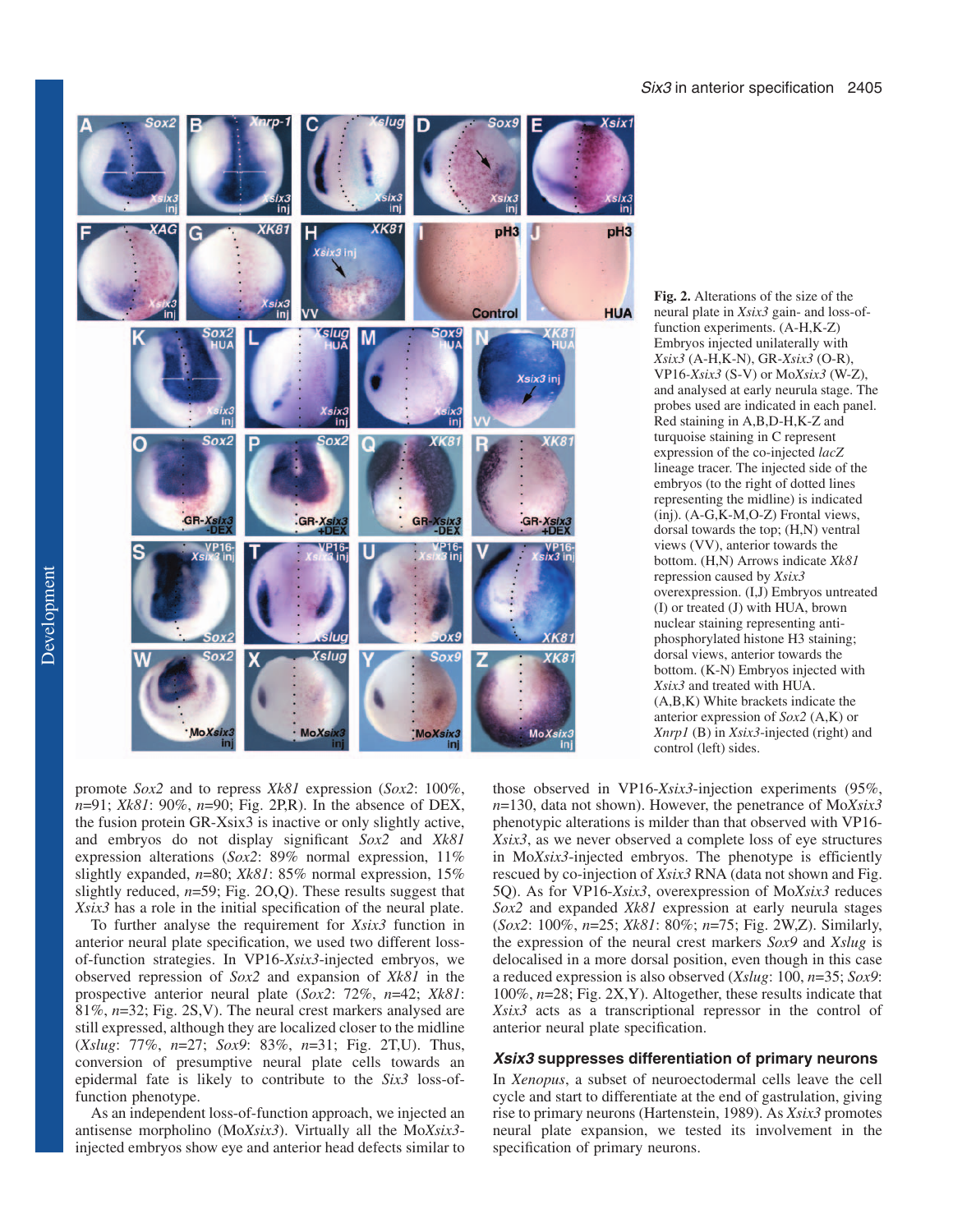

First, we investigated the effects of positive and negative regulators of cell differentiation on *Xsix3* expression. *Cephalic hedgehog* (*chh*) induces proliferation and delays differentiation in *Xenopus* anterior neural plate (Franco et al., 1999). Injection of *Xchh* strongly expands the *Xsix3* expression domain at the early neurula stage (75%, *n*=45; Fig. 3A). Conversely, *Xngnr1*, which encodes a factor promoting neurogenesis in the anterior neural plate (Ma et al., 1996) – as shown by its ability to induce ectopic *N-tubulin* expression (100%, *n*=29; Fig. 3B) – strongly repressed *Xsix3* (100%, *n*=24; Fig. 3C).

To test the effects of *Xsix3* on neurogenesis, we analyzed the expression of *Xngnr1* and the neuronal differentiation markers *N-tubulin* and *elrC* in *Xsix3*-injected embryos. *Xsix3* overexpression represses *Xngnr1* in the most anterior semicircular stripes of expression, corresponding to the presumptive olfactory placodes and part of the telencephalon (38%, *n*=53, Fig. 3J, arrow), and in the midbrain-hindbrain boundary (100%, *n*=53, Fig. 3J). At early neurula stage, *Ntubulin* and *elrC* are expressed in primary neurons organized into three longitudinal domains on each side of the posterior neural plate, which will give rise to motoneurons, interneurons and sensory neurons, and in the trigeminal ganglia (Chitnis et al., 1999; Perron et al., 1999). *Xsix3* injection causes a downregulation of *N-tubulin* (90%, *n*=50; Fig. 3E) and *elrC* (91%, *n*=23; Fig. 3F), both in the trigeminal ganglion (Fig. 3E,F, arrows) and in the posterior stripes. To understand which step of the neurogenesis cascade can be affected by *Xsix3*, we examined the effects of *Xsix3* injection on the antineurogenic genes *Zic2* (Brewster et al., 1998), *Xhairy2* (Dawson et al., 1995) and *Xash3* (Chitnis and Kintner, 1996). *Xsix3*-injected embryos showed an expansion of *Zic2* (83%, *n*=108; Fig. 3G), *Xhairy2* (82%, *n*=43; Fig. 3H) and *Xash3* (69%, *n*=26; Fig. 3I) along the anterior lateral neural plate. These results suggest that *Xsix3* reduces primary neuron formation by upregulating the prepattern antineurogenic genes *Zic2* and *Xhairy2.* The fact that *Xsix3* overexpression results in the repression of *N-tubulin*,

**Fig. 3.** *Xsix3* regulates the expression of genes that control cell differentiation, and its expression is controlled by Hedgehog and Neurogenin signalling. (A-C) Embryos injected unilaterally with *Xchh* (A) and *Xngnr1* (B,C) display ectopic expression of *Xsix3* (A) and *N-tubulin* (B), and repression of *Xsix3* (C). (D) Comparison of the expression of *Xsix3* (light blue) with that of *Xngnr1* (purple) in a stage 13 embryo. (E-K) Embryos injected with *Xsix3* display repression of *Ntubulin* (E, the arrow indicates the repressed expression in the trigeminal ganglion), *elrC* (F) and *Xngnr1* (J), and ectopic expression of *Zic2* (G), *Hairy2* (H) and *Xash3* (I). (K,L) Embryos injected with *Xsix3* and treated with HUA show expansion of *Zic2* (K) and repression of *N-tubulin* (L). (M,O,P) Embryos injected with VP16-*Xsix3* display reduction of the *Xash3* (M), *Zic2* (O) and *Xhairy2* (P) expression domains. (J,N) Arrows indicate the anterior boundaries of *Xngnr1* in the injected side of the embryo. (A-P) Frontal views, dorsal towards the top. Red staining in B,C,F-P and turquoise staining in A,E represent expression of the coinjected lacZ lineage tracer. The injected side of the embryos (to the left of dotted lines representing the midline) is indicated (inj). (H) White brackets indicate the anterior expression of *Xhairy2* in *Xsix3*-injected (left) and control (right) sides.

and the expansion of the *Zic2* and *Xhairy2* expression domains, even in embryos in which cell division was blocked (*Zic2*: 78%, *n*=75; *N-tubulin*: 80%, *n*=20; Fig. K,L and data not shown) suggests that the effect of *Xsix3* on neuronal differentiation is not dependent on cell proliferation. These data indicate that *Xsix3* inhibits neuronal differentiation through the activation of the antineurogenic factors *Zic2*, *Xhairy2* and *Xash3*, and/or through the repression of neurogenic factors such as *Xngnr1.*

To determine the requirement for *Xsix3* function in the control of neurogenesis, we investigated the expression of the same markers in VP16-*Xsix3-*injected embryos. In the case of *Xash3*, *Zic2* and *Xhairy2*, we observed a repression of their expression domains (100%; *Xash3*: *n*=25; *Zic2*: *n*=69; *Xhairy2*: *n*=35; Fig. 3M,O,P). Despite this, *Xngnr1* expression in VP16- *Xsix3-*injected embryos was not significantly increased (Fig. 3N). These results suggest that the effects observed in *Xsix3* loss of function are mainly independent of precocious neurogenesis.

#### *Xsix3 inhibits epidermal fate but requires Xotx2 to induce neural markers in animal caps*

As *Xsix3* can expand the neural plate, we tested whether *Xsix3* is able to induce neural tissue independently of mesoderm by performing animal cap assays. Control uninjected caps showed no expression of *Sox2*, *Xnrp1*, *Xash3*, *Xhairy2* and *Zic2* (0% in all caps; *Sox2*: *n*=79; *Xnrp1*: *n*=25; *Xash3*: *n*=27; *Zic2*: *n*=55; *Xhairy2*: *n*=60; Fig. 4), whereas they did express *Xk81* (100%, *n*=61; Fig. 4). None of these markers was induced in *Xsix3* injected caps (*Sox2*: *n*=129; *Xnrp1*: *n*=30; *Xash3*: *n*=35; *Zic2*: *n*=90; *Xhairy2*: *n*=90; Fig. 4). By contrast, *Xsix3* is able to strongly suppress expression of the epidermal marker *Xk81* (83%, *n*=78; Fig. 4). These results indicate that *Xsix3* negatively regulates the expression of the epidermal marker *Xk81* and that it requires additional factors, absent in animal caps, to activate neural markers in the ectoderm. Among these,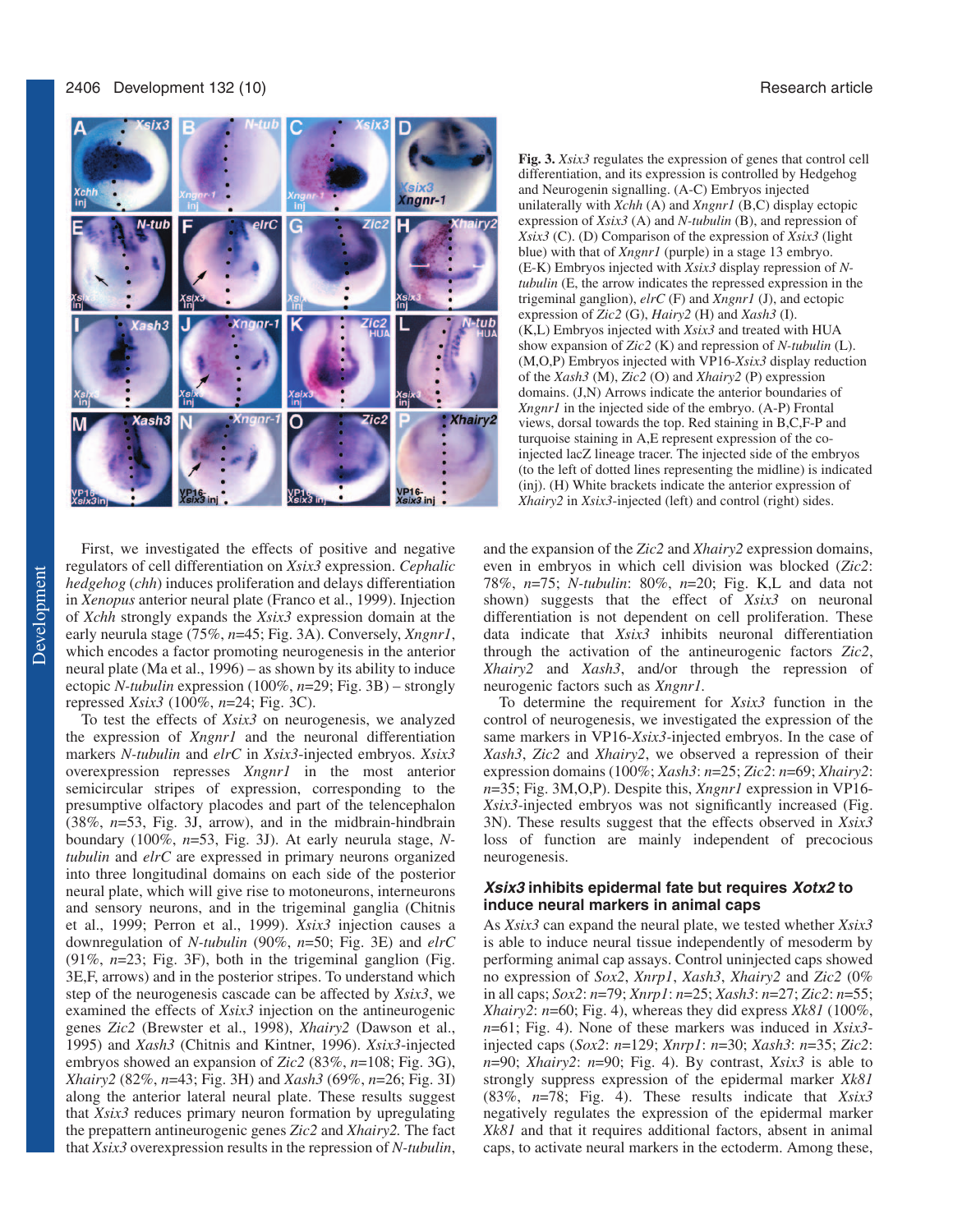*Xotx2*, encoding a factor crucial for anterior neural plate formation, is co-expressed with *Xsix3* in the presumptive anterior neuroectoderm at early neurula stage (stage 12.5) (Zuber et al., 2003). Similar to *Xsix3*, overexpression of *Xotx2* in animal caps strongly suppresses the expression of the epidermal marker *Xk81*, but it does not activate (or only weakly activates) expression of general neural markers (100%; *Sox2*: *n*=20; *Xnrp1*: *n*=35; Fig. 4) (Vignali et al., 2000). However, coinjection of *Xsix3* and *Xotx2* mRNA strongly activates the

Xsix3 inj

Embryo

Control

Sox2

Xnrp-1 Zic<sub>2</sub> Xhairy2 Xash3 **XK81** Control Xotx2 inj Xotx2+Xsix3 inj  $X$ nrp-1 Sox2

**Fig. 4.** *Xsix3* represses epidermal fate but requires *Xotx2* for the induction of neural markers in animal caps. Animal caps from control uninjected embryos (Control) or embryos injected with either *Xsix3*, *Xotx2*, or a mixture of the two RNAs, as indicated at the top, were dissected at stage 9, cultured to stage 14 and analysed for the expression of the genes indicated to the left. The column to the right (Embryo) shows expression of the analysed genes in control embryos.

expression of both *Sox2* and *Xnrp1* (*Sox2*: 88%, *n*=60; *Xnrp1*: 82%, *n*=60; Fig. 4). These results suggest that *Xotx2* and *Xsix3* may function in a synergistic way in anterior neural plate specification.

#### **Mutual antagonism between Xsix3 and Bmp4**

As *Xsix3* inhibits the expression of the epidermal marker *Xk81*, we asked whether this effect may result from a downregulation of the expression of the epidermalizing factor BMP4 (Sasai et al., 1995; Wilson and Hemmati-Brivanlou, 1995). At blastula stage, *Bmp4* is ubiquitously expressed and becomes restricted to the ventrolateral regions of the embryo during gastrulation. At this stage, *Bmp4* and *Xsix3* display mainly complementary expression domains, with *Xsix3* being activated in the anterior neural plate concomitant with repression of *Bmp4* in the same domain.

Overexpression of *Xsix3* resulted in repression of *Bmp4* expression both in the embryo (71%, *n*=49; Fig. 5A) and in animal caps (71%, *n*=138; Fig. 5C). Control uninjected caps displayed normal *Bmp4* expression (100%, *n*=39; Fig. 5B).

To elucidate whether *Bmp4* and *Xsix3* might antagonise each other, we analysed the effects that the overexpression of each of these genes exert on the other. We observed that *Bmp4* overexpression leads to a strong reduction of *Xsix3* expression (88%, *n*=26; Fig. 5D). Conversely, interfering with BMP signalling by injection of either *tBR*, a dominant-negative BMP receptor, or *chordin* mRNA (Weinstein and Hemmati-Brivanlou, 1999) induced a strong activation of *Xsix3* both in animal caps (control: 0%, *n*=30; *chordin*: 100%, *n*=39; *tBR*: 100%, *n*=45; Fig. 5G,H,I) and in the anterior neural plate of the embryo (*tBR*: 92%, *n*=26; Fig. 5E). Conversely, both VP16- *Xsix3* and Mo*Xsix3* injection leads to expansion of *Bmp4* expression in the presumptive anterior neural plate (VP16- *Xsix3*: 45%, *n*=50; Mo*Xsix3*: 77%, *n*=27; Fig. 5J,K). Additionally, TUNEL analysis showed that both *Bmp4* and VP16-*Xsix3*-injected embryos displayed an anterior accumulation of apoptotic nuclei (Fig. 5L,M).

To analyse whether the effects of *Xsix3* loss of function are a consequence of BMP4 expansion in the anterior neural plate, we tested whether interfering with BMP signalling can counteract the reduction of the anterior neural plate in Mo*Xsix3-*injected embryos. To achieve this, we analysed the expression of *Zic2* (a gene expressed both in the anterior and posterior neural plate that is strongly modulated by *Xsix3*), in Mo*Xsix3*/*tBR* co-injected embryos. Injection of Mo*Xsix3* alone repressed anterior *Zic2* expression (81%, *n*=73; Fig. 5N). Conversely, Mo*Xsix3*/*tBR* co-injected embryos showed a complete or partial rescue of the *Zic2* expression domain (65%, normal expression; 10% slightly reduced expression, 25% expanded expression; *n*=124; Fig. 5P). None of the co-injected embryos showed the strong expansion of *Zic2* seen for *tBR* alone (100%, *n*=60; Fig. 5O). As a control, a similar rescue is observed when Mo*Xsix3* is co-injected with *Xsix3* (83%, normal expression; 17% slightly expanded; *n*=68; Fig. 5Q). Taken together, these results indicate a mutual antagonism between *Xsix3* and *Bmp4*.

### **six3 rescues the anterior alterations in zebrafish chordino mutants**

To analyse whether *six3* could counteract the effects of BMP dependent modulation of the neural plate size in vivo, we took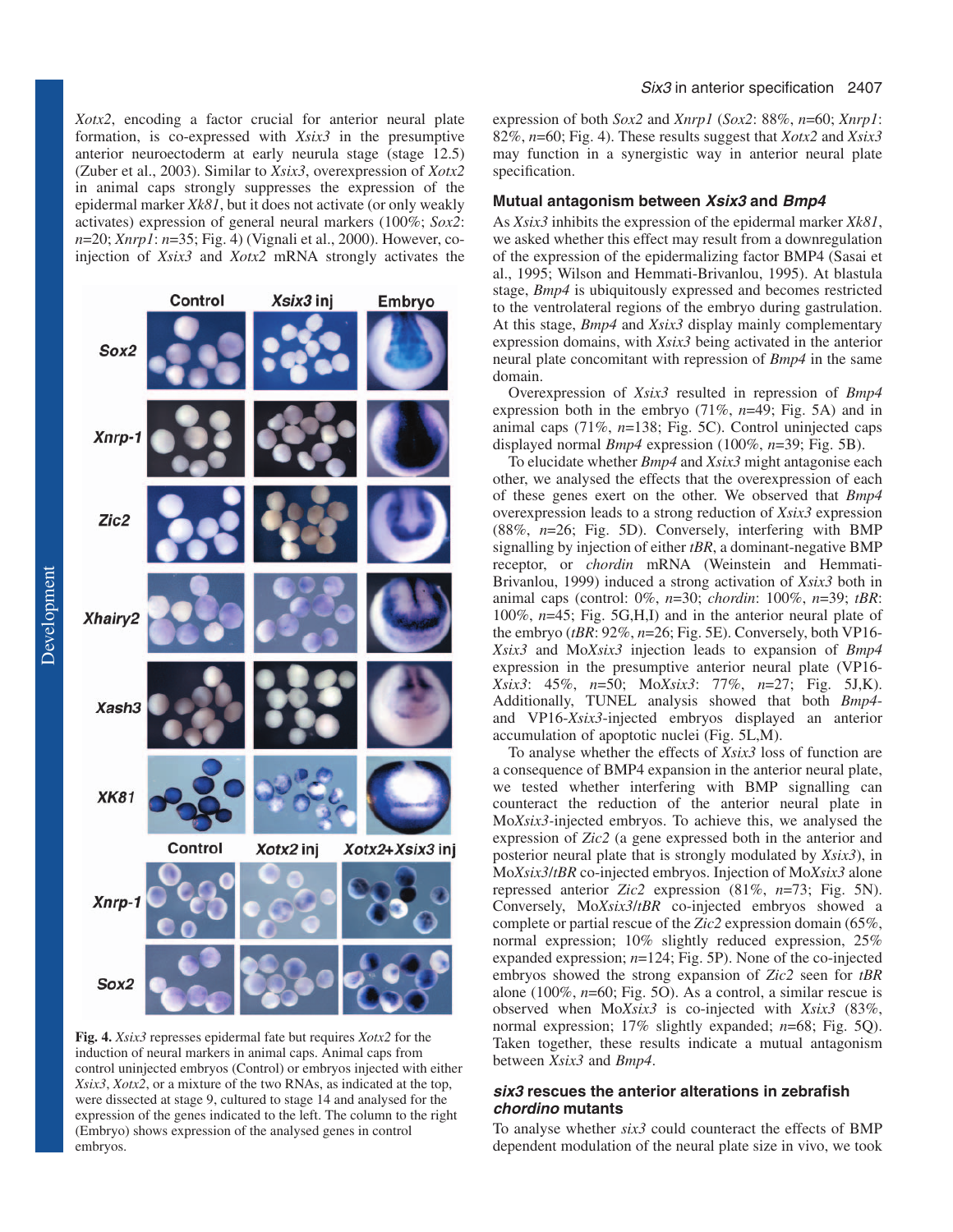

**Fig. 5.** *Xsix3* and *Bmp4* repress each other. (A-Q) Control and injected embryos, and animal caps, were analysed at stage 13 for the expression of the genes indicated. (A-C) *Xsix3* overexpression represses *Bmp4* expression in embryos (A) and animal caps (C), whereas uninjected caps (B) strongly express *Bmp4*. (D) *Xsix3* is repressed in embryos injected with *Bmp4*. (E) *tBR* injection expands the *Xsix3* expression domain. (G-I) Animal caps injected with *tBR* (H) or *Chordin* (I) strongly express *Xsix3*, whereas uninjected caps (G) do not express *Xsix3*. (J,K) Mo*Xsix3-* and VP16-*Xsix3*-injected embryos display anterior expansion of *Bmp4* (the white dots indicate the anterior neural plate border). (L,M) VP16-*Xsix3* and *Bmp4* injection induces apoptosis (TUNEL staining) in the anterior neural plate. (N,O) Mo*Xsix3* reduces (N) and *tBR* expands (O) the domain of *Zic2* expression. (P,Q) *Zic2* repression is rescued in embryos co-injected either with Mo*Xsix3* and tBR (P, compare with N), or with Mo*Xix3* and *Xsix3* (Q, compare with N).

advantage of zebrafish *chordino* mutants/morphants. These mutants (Hammerschmidt et al., 1996) carry a mutation in the *chordin* gene, a known antagonist of BMP signalling. The mutation causes the enlargement of tail structures, alterations in trunk development and a reduction of anterior central nervous system structures, including the eye (Fig. 6B) (Schulte-Merker et al., 1997). Analysis of *chordino* mutants/morphants at early neurula stages (90% epiboly) shows a reduced anterior neural plate (*rx3*, *otx2*, *sox3*) and expanded epidermal (*bmp4*, *dlx3*) markers, a phenotype similar to VP16*-Xsix3*-injected frog embryos (Fig. 6F,J,N,R,V).

To investigate whether Six3 activity can compensate for the loss of Chordin function, we overexpressed *six3* in wild-type and *chordino* mutant/morphant embryos. Injection of *six3* mRNA into wild-type zebrafish embryos results in a consistent

expansion of both brain (Kobayashi et al., 1998) and eye structures, as reported for *Xenopus* and medaka (Bernier et al., 2000; Loosli et al., 1999) (Fig. 6C, Table 1). The development of posterior structures remained unaffected (Fig. 6C). At early neurula stages, *six3* misexpression resulted in the anterior lateral and ventral expansion of the neural markers *rx3*, *otx2* and *sox3*, together with a mild reduction of the epidermal fate markers *bmp4* and *dlx3*, whereas the expression of the posterior neural plate marker *hoxb1b* remained largely unaffected (Fig. 6G,K,O,S,W). These data suggest that *six3* is able to specifically expand the anterior neural plate without affecting anteroposterior patterning.

In *chordino* mutants/morphants, *six3* injection resulted in a highly specific rescue of anterior defects in a concentration-dependent manner, whereas the trunk maintained the ventralized morphology typical for the loss of *chordin* gene function (Fig. 6D, Table 1). At early neurula stages, we observed the rescue of *rx3*, *otx2* and *sox3* expression, whereas *hoxb1b* expression in the posterior neural plate remained largely unaffected. Moreover, *six3* was able to suppress the expanded expression of *bmp4* and *dlx3* caused by the lack of *chordin* function in the anterior region of co-injected embryos (Fig. 6H,L,P,T,X). These data indicate that *six3* can act independently of the BMP inhibitor Chordin, in repressing epidermal fate anteriorly, to specifically promote anterior neural plate development.

#### *Xsix3 directly represses Bmp4 transcription*

Because *Xsix3* works as a transcriptional repressor, we investigated whether *Bmp4* might be a direct target of *Xsix3* and could therefore be repressed by GR-*Xsix3* in the absence of protein synthesis. To achieve this, the protein synthesis inhibitor cycloheximide (CHX) was added to GR-*Xsix3*-injected animal caps before DEX activation.

Injection of GR-*Xsix3* resulted in repression of *Bmp4* expression in animal caps treated with DEX (88%, *n*=62; Fig. 7A), as well as in animal caps treated with both CHX and DEX (90%, *n*=120; Fig. 7A). By contrast, control caps injected with GR-*Xsix3* in the absence of DEX displayed normal *Bmp4* expression (100%, *n*=60; Fig. 7A). Similar results were observed in GR-*Xsix3*-injected caps following CHX but not DEX treatment, suggesting that CHX alone had no effect on *Bmp4* expression (100%, *n*=65; Fig. 7A). As a positive control for the efficiency of CHX treatment, we injected *Xotx2*- GR and analysed the expression of *Xcg* and *Xag*, which are

known to be direct and indirect *Xotx2* targets, respectively (Gammill and Sive, 1997). As expected, although DEX treatment of injected embryos activated both *Xcg* and *Xag*, addition of DEX and CHX led to the activation of *Xcg* but not of *Xag* (Fig. 7B).

To directly test the interaction of Xsix3 with the regulatory regions of the *Bmp4* gene, we performed an electrophoretic mobility shift assay (EMSA; Fig. 7C). We found that the Xsix3- GST fusion protein binds to a  $32P$ -labelled 315 bp fragment of the *Bmp4* promoter, which displays putative binding sites for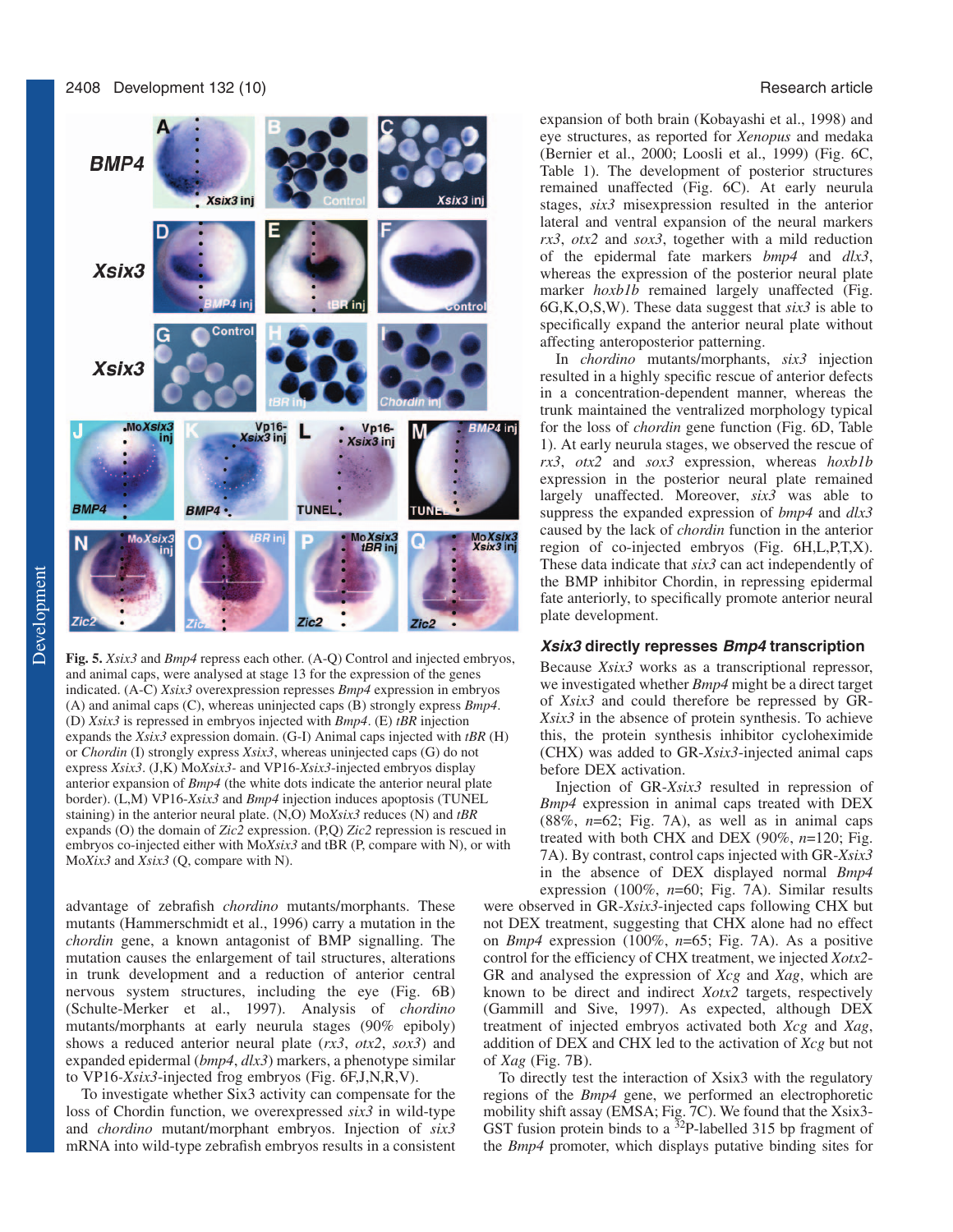

homeodomain-containing proteins and was previously shown to interact with Xiro1 (Gomez-Skarmeta et al., 2001). The Xsix3- GST protein binds to the *Bmp4* promoter fragment in a concentration-dependent manner forming several complexes. This binding, which is not observed with the GST protein alone, is specifically competed by an excess of the unlabelled fragment (Fig. 7C). Thus both in vivo and biochemical assays suggest that Xsix3 directly represses *Bmp4* transcription.

# **Discussion**

In this study, we show that exogenous *Six3* expands the anterior neural plate in zebrafish and *Xenopus*. In part, this is due to increased proliferation of neural progenitor cells. However, we show that *Six3* can still induce neural plate expansion in the presence of cell cycle inhibitors. Accordingly, we indicate that *Xsix3* acts as a transcriptional repressor in the specification of the anterior neural plate and we identify *Bmp4* as a direct downstream target of *Six3*. Gain- and loss-of-function experiments show that *Six3* represses *Bmp4* expression, thus promoting neural fate at the expense of neural crest and epidermis. Altogether, these data indicate that *Six3* plays a crucial role in controlling cell fate specification and cell proliferation in the anterior neural plate.

**Fig. 6.** *six3* rescues *chordin* loss of function. (A-D) Lateral view of 24 hpf zebrafish embryos. Arrowheads indicate the eye/brain size in control (A), and in embryos injected with *MoChd* (B), *six3* (C), or with both *six3* and *MoChd* (D). Arrows indicate the posterior region, which is expanded in embryos injected with *MoChd*, or co-injected with *MoChd* and *six3*. (E-X) Early neurula embryos (90% epiboly) treated as in A-D and analysed for expression of the genes indicated. (E-P,U-X) Dorsal-anterior views, vegetal towards the bottom; (Q-T) lateral views, anterior towards the top.

#### **Xsix3 promotes cell proliferation and delays cell differentiation in the neural plate**

The ability of Six3 to induce proliferation and inhibit neuronal differentiation may involve interactions with different cofactors in the neural plate. Despite the anterior restricted expression of *Xsix3*, both anterior and posterior regions of the neural plate are competent to respond to *Xsix3*. This suggests that cofactors required for *Xsix3* proliferative activity are expressed throughout the neural plate. The recently isolated Six3 cofactors can be grouped into two categories underscoring different mechanisms of action for Six3. One group includes the groucho family, NeuroD and ATH3/ATH5, which contribute to the specificity of *Six3* transcriptional activity (Kobayashi et al., 2001; Zhu et al., 2002; Tessmar et al., 2002; Lopez-Rios et al., 2003). The second category of Six3 interactors is represented by Geminin. Six3 displaces the DNA replication-inhibitor Geminin from Cdt1 resulting in activation of cell proliferation in a transcriptionalindependent manner (Del Bene et al., 2004). Both types of interactors are expressed along the entire neural plate thus being potentially available for cooperation with injected *Xsix3*. Although the Six3/Geminin complex may contribute to the enhanced cell proliferation elicited by Six3, this

protein is likely to control cell proliferation and neurogenesis by also acting as a transcription factor. Indeed, *Xsix3* misexpression expands the expression of *Zic2*, *Xhairy2* and *cyclinD1*, while repressing that of *p27Xic1*, *N-tubulin* and *elrC*. These effects are unlikely to be explained as a consequence of cell proliferation induced by Six3/Geminin interaction. Indeed, *Xsix3* is able to regulate the expression of the same genes even when cell proliferation is blocked (Fig. 3K,L and data not

**Table 1. Concentration-dependent rescue of loss of** *chordin* **function by** *Six3* **overexpression**

|                                                                                                           | Wild<br>type     | Small<br>eye       | Big               | Anterior<br>eve/brain rescue | Others            | $\mathfrak n$   |
|-----------------------------------------------------------------------------------------------------------|------------------|--------------------|-------------------|------------------------------|-------------------|-----------------|
| MoChd $(1 \text{ nl}; 0.15 \text{ mM})$                                                                   | 5%               | 85%                | $0\%$             |                              | 10%               | 40              |
| $Six3: 19$ pg<br>$+$ MoChd $(1 \text{ nl}; 0.15 \text{ mM})$                                              | 90%<br>9%        | $0\%$<br>38%       | $0\%$<br>3%       | 38%                          | 10%<br>12%        | 49<br>34        |
| Six3: 37 pg<br>$+$ MoChd $(1 \text{ nl}; 0.15 \text{ mM})$                                                | 16%<br>13%       | $0\%$<br>22%       | 77%<br>$0\%$      | 48%                          | 7%<br>17%         | 57<br>23        |
| Six3: 74 pg<br>$+$ MoChd $(1 \text{ nl}; 0.15 \text{ mM})$<br>$+$ MoChd $(2 \text{ nl}; 0.15 \text{ mM})$ | 25%<br>10%<br>2% | $0\%$<br>10%<br>7% | 57%<br>48%<br>54% | 15%<br>18%                   | 18%<br>17%<br>19% | 67<br>52<br>107 |
| $Six3$ : 74 pg in dino mutant                                                                             | $0\%$            | 26%                | 63%               | 11%                          | $0\%$             | 19              |
|                                                                                                           |                  |                    |                   |                              |                   |                 |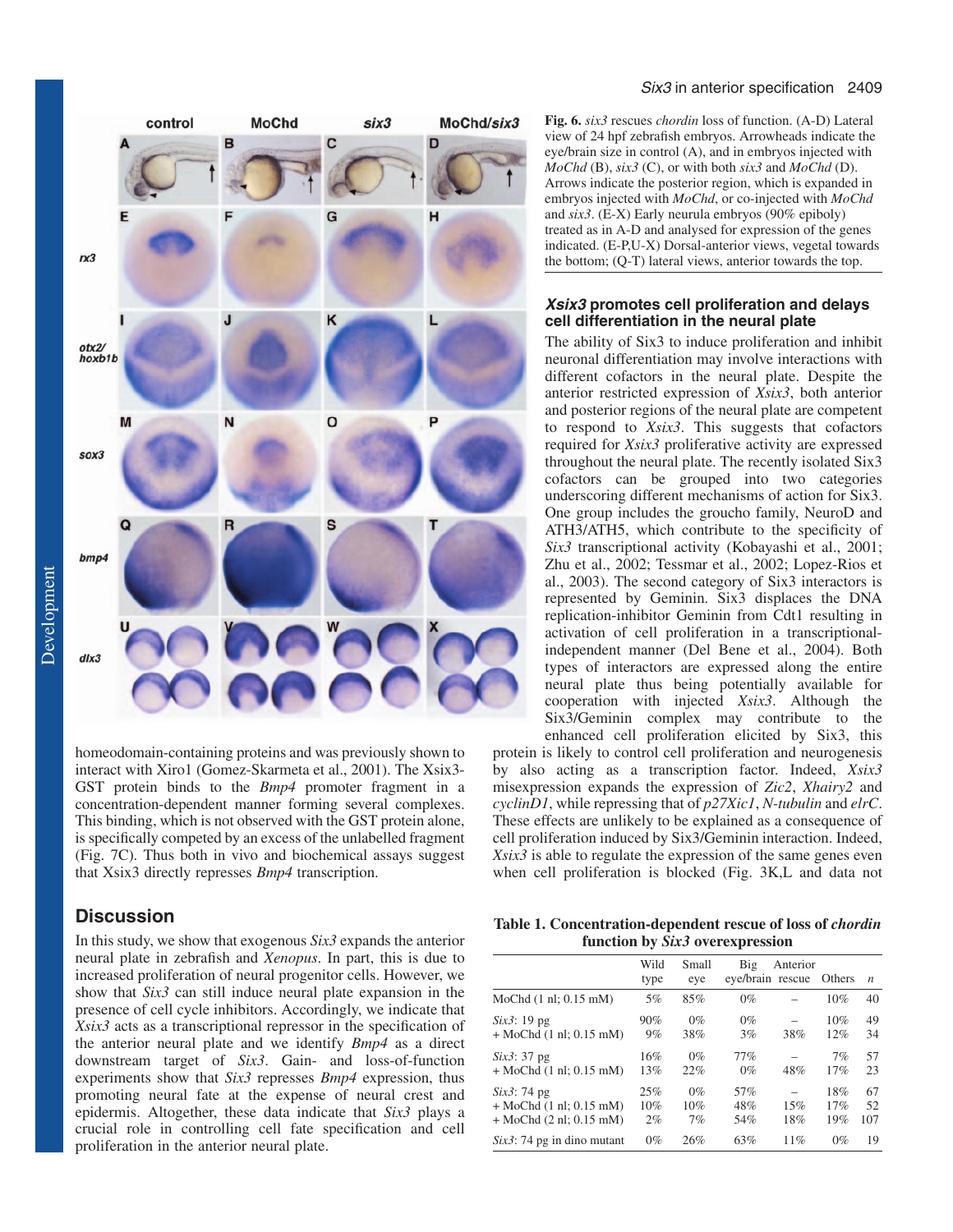#### 2410 Development 132 (10) Research article



shown). Reduction of cell proliferation in VP16-*Xsix3*-injected embryos provides additional evidence that *Xsix3* regulates cell proliferation at the transcriptional level.

#### *Six3 represses Bmp4 expression*

A prerequisite for dorsal ectoderm to acquire neural fate is the inhibition of BMP signalling, and one of the ways in which this is accomplished is through the transcriptional inhibition of BMP genes in the nascent neural plate (reviewed by Bally-Cuif and Hammerschmidt, 2003). Prior to gastrulation, *Bmp4* is expressed throughout the embryo, but begins to be cleared from the prospective neural plate soon after *Xsix3* activation at gastrula stage, which would be consistent with a role for *Xsix3* in repressing *Bmp4* at these early stages (Fainsod et al., 1994; Hemmati-Brivanlou and Thomsen, 1995; Zuber et al., 2003). Indeed, our overexpression experiments in both embryos and animal caps provide compelling evidence for a mutual antagonism between *Six3* and *Bmp4.* In addition, the reduction of neural plate size elicited by loss of *Xsix3* function is significantly alleviated by attenuation of BMP signalling. Moreover, our study in zebrafish shows that *six3* is able to compensate for the lack of the BMP antagonist *chordin*, to specify the size of the anterior neural plate. Because *chordin* is not required for *six3* induction (data not shown), it is likely that these two genes act in parallel to exclude *Bmp4* from the anterior neural plate.

#### *Bmp4 transcriptional repression is not sufficient to elicit neural induction*

Although *Six3* is able to expand the expression domains of the neural markers *Xsox2*, *Xnrp1*, *otx2* and *sox3*, we never observed ectopic expression of these genes in the ventral ectoderm, where *Six3* represses the epidermal marker *Xk81.* Furthermore, we show that in animal caps *Xsix3* does not activate the expression of neural markers, despite being able to repress epidermal markers. This suggests that *Xsix3* activity

**Fig. 7.** *Xsix3* directly represses *Bmp4* transcription. (A,B) Animal caps were analysed at stage 13 for the expression of the genes indicated to the left. (A) *Bmp4* repression in GR-*Xsix3*-injected animal caps treated either with dexamethasone (DEX) alone, or with both DEX and cycloheximide (CHX), compare with control with no DEX treatment shown above. (B) Control of CHX treatment. *Xotx2-*GR*-*injected animal caps treated with DEX alone, or with both DEX and CHX. (C) Xsix3 binds to a *Bmp4* promoter fragment containing homeodomain-binding sites. Xsix3-GST, but not GST alone, binds to the labelled *Bmp4* promoter to form various complexes in a concentration-dependent manner. Addition of an excess of unlabelled *Bmp4* promoter fragment (50- to 350-fold) significantly inhibits the binding. The arrow indicates the major complex formed with the highest protein concentration. The arrowhead indicates the free probe. The amount of added protein is indicated in micrograms.

alone is not sufficient to respecify non-neural ectoderm to a neural fate. Indeed, we found that neural markers are induced only if *Xotx2* is co-injected with *Xsix3*, indicating that these two genes cooperate in neural fate determination. These data suggest that an additional step besides *Bmp4* transcriptional inhibition might be required to drive unspecified ectodermal cells towards a neural fate. A number of genes expressed in the presumptive neuroectoderm and involved in promoting neural fate (e.g. *Xanf1*, *Opl* and *Sox2*) have been described (Kuo et al., 1998; Mizuseki et al., 1998; Ermakova et al., 1999). These genes share the inability to induce neural tissue in animal caps. Because for most of these genes their effect on *Bmp4* expression has not been tested, at the moment it is not clear how common is the ability of repressing *Bmp4* without inducing neural fate in competent ectoderm. However, it still remains to be clarified whether the ability of factors like *Xiro2*, *Soxd* and *Zic3* to neuralise competent ectoderm is simply the result of the suppression of *Bmp4* expression, as has been previously reported for *Geminin* and *Xiro1* (Nakata et al., 1997; Gomez-Skarmeta et al., 1998; Gomez-Skarmeta et al., 2001; Mizuseki et al., 1998; Kroll et al., 1998). Moreover, even though *Xiro1* can directly repress *Bmp4*, Gomez-Skarmeta and co-workers suggested that this protein may repress additional uncharacterized factors to neuralise the ectoderm (Gomez-Skarmeta et al., 2001).

#### *Xsix3 controls anterior neural fate, at least in part, independently from Geminin*

The recently demonstrated interaction between Six3 and Geminin opens the possibility that *Xsix3* may play a role in neural fate determination in a Geminin-dependent way. However, Six3 and Geminin activities in the neural plate appear to be distinct. Geminin is a coiled-coil protein, with two separable functional domains, one of which neuralises ectoderm, whereas the other is involved in the inhibition of DNA replication (Kroll et al., 1998; McGarry and Kirschner,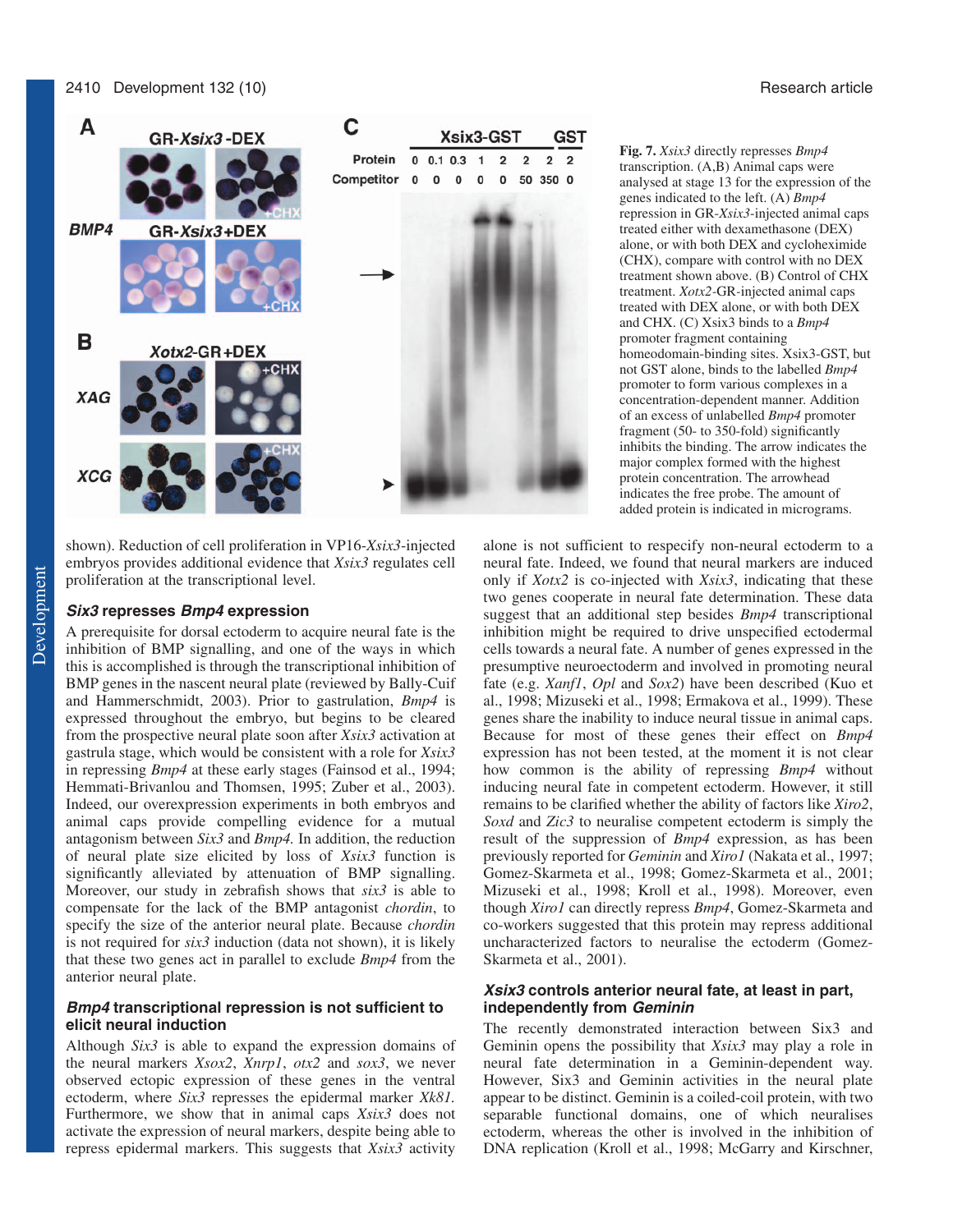1998). Thus, Geminin and Six3 have antagonistic functions in the control of cell proliferation; by contrast, they share the ability to repress *Bmp4* and to promote neural plate expansion in *Xenopus*. However, unlike *Xsix3*, *Geminin* has the ability to induce neural tissue in animal caps. Moreover, differently from the anterior restricted effects of *Xsix3*, *Geminin* induces neural tissue of posterior but not anterior character in animal caps. Finally, although the DNA-binding activity of Six3 is dispensable for the interaction with Geminin, mutagenesis of Six3/Groucho binding sites, which impairs the transcriptional repressor activity of Six3, completely abolishes its in vivo function (Kobayashi et al., 2001; Zhu et al., 2002). Altogether, these data indicate that *Six3* may function in different pathways either acting through the interaction with Geminin, or controlling the transcription of key regulators of proliferation and anterior neural plate specification.

#### **A crucial role for Six3 in anterior neural plate specification**

Six3 plays a dual role in the anterior neural plate controlling proliferation and neurogenesis, and protecting the anterior neuroectoderm from the ventralizing activity of BMPs. The fate of amphibian presumptive neuroectoderm is reversible during early gastrula stages and can be changed to epidermis by transplantation to the ventral side (Spemann, 1938). Although by the end of gastrulation, the neuroectoderm has little competence left to form epidermis in transplants, epidermalising factors surrounding the neural plate maintain their ability to inhibit neural plate genes (Hartley et al., 2001). *Six3* is activated by the neural inducers Noggin, Chordin and β-catenin, and begins to be expressed at a high level at midgastrula stage, when it is likely to modulate the responsiveness of neuroectodermal cells rather than the initial fate decisions of uncommitted ectodermal cells (Bernier et al., 2000; Zuber et al., 2003; Kuroda et al., 2004) (this work). Thus, by repressing *Bmp4* expression, *Xsix3* might maintain the competence of neuroectodermal cells to form the anterior neural plate.

These data, together with the observation that *Six3* also counteracts Wnt signalling (Lagutin et al., 2003) and promotes cell proliferation, suggests that *Six3* links cell specification and proliferation to maintain and refine anterior identity.

We dedicate this paper to Giovanni Riccio.

We thank W. A. Harris, T. D. Sargent, S. Moody, I. Dawid, J. L. Gomez-Skarmeta, J. Wittbrodt and M. Perron for sharing plasmids, and T. Kudoh for *chordino* mutants. We are indebted to M. Fabbri, G. De Matienzo for technical assistance, and S. Di Maria and C. Wilson and her team for animal care. We gratefully acknowledge S. Banfi and his group for *Xsix3* cDNA, E. Landi for help with GST protein purification and L. Pitto for instruction on EMSA. This work was supported by grants from M.I.U.R., Telethon (grant no. GGP04268) and from E.C. Quality of life and Management of Living Resources Program, Contract no. QLG3-CT-2001-01460. Work in S.W.W.'s group is additionally supported by the BBSRC and Wellcome Trust. M.C. is a EMBO Fellow and S.W.W. was a Wellcome Trust Senior Research Fellow.

# **References**

deleted in Otx2–/– mutants due to a defective anterior neuroectoderm specification during gastrulation. *Development* **121**, 3279-3290.

- **Akimenko, M. A., Ekker, M., Wegner, J., Lin, W. and Westerfield, M.** (1994). Combinatorial expression of three zebrafish genes related to distalless: part of a homeobox gene code for the head. *J. Neurosci.* **14**, 3475-3486.
- Andreazzoli, M., Pannese, M. and Boncinelli, E. (1997). Activating and repressing signals in head development: the role of Xotx1 and Xotx2. *Development* **124**, 1733-1743.
- **Andreazzoli, M., Gestri, G., Angeloni, D., Menna, E. and Barsacchi, G.** (1999). Role of Xrx1 in Xenopus eye and anterior brain development. *Development* **126**, 2451-2460.
- **Andreazzoli, M., Gestri, G., Cremisi, F., Casarosa, S., Dawid, I. B. and Barsacchi, G.** (2003). Xrx1 controls proliferation and neurogenesis in Xenopus anterior neural plate. *Development* **130**, 5143-5154.
- Aybar, M. J. and Mayor, R. (2002). Early induction of neural crest cells: lessons learned from frog, fish and chick. *Curr. Opin. Genet. Dev.* **12**, 452- 458.
- Baker, J. C., Beddington, R. S. and Harland, R. M. (1999). Wnt signaling in Xenopus embryos inhibits bmp4 expression and activates neural development. *Genes Dev.* **13**, 3149-3159.
- Bally-Cuif, L. and Hammerschmidt, M. (2003). Induction and patterning of neuronal development, and its connection to cell cycle control. *Curr. Opin. Neurobiol.* **13**, 16-25.
- **Barth, K. A. and Wilson, S. W.** (1995). Expression of zebrafish nk2.2 is influenced by sonic hedgehog/vertebrate hedgehog-1 and demarcates a zone of neuronal differentiation in the embryonic forebrain. *Development* **121**, 755-768.
- **Barth, K. A., Kishimoto, Y., Rohr, K. B., Seydler, C., Schulte-Merker, S. and Wilson, S. W.** (1999). Bmp activity establishes a gradient of positional information throughout the entire neural plate. *Development* **126**, 4977- 4987.
- **Bernier, G., Panitz, F., Zhou, X., Hollemann, T., Gruss, P. and Pieler, T.** (2000). Expanded retina territory by midbrain transformation upon overexpression of Six6 (Optx2) in Xenopus embryos. *Mech. Dev.* **93**, 59- 69.
- **Bourguignon, C., Li, J. and Papalopulu, N.** (1998). XBF-1, a winged helix transcription factor with dual activity, has a role in positioning neurogenesis in Xenopus competent ectoderm. *Development* **125**, 4889-4900.
- **Bradley, L., Wainstock, D. and Sive, H.** (1996). Positive and negative signals modulate formation of the Xenopus cement gland. *Development* **122**, 2739- 2750.
- **Braun, M. M., Etheridge, A., Bernard, A., Robertson, C. P. and Roelink, H.** (2003). Wnt signaling is required at distinct stages of development for the induction of the posterior forebrain. *Development* **130**, 5579-5587.
- Brewster, R., Lee, J. and Ruiz i Altaba, A. (1998). Gli/Zic factors pattern the neural plate by defining domains of cell differentiation. *Nature* **393**, 579- 583.
- **Carl, M., Loosli, F. and Wittbrodt, J.** (2002). Six3 inactivation reveals its essential role for the formation and patterning of the vertebrate eye. *Development* **129**, 4057-4163.
- **Casarosa, S., Andreazzoli, M., Simeone, A. and Barsacchi, G.** (1997). Xrx1, a novel Xenopus homeobox gene expressed during eye and pineal gland development. *Mech. Dev.* **61**, 187-198.
- **Chitnis, A. B.** (1999). Control of neurogenesis lessons from frogs, fish and flies. *Curr. Opin. Neurobiol.* **9**, 18-25.
- **Chitnis, A. and Kintner, C.** (1996). Sensitivity of proneural genes to lateral inhibition affects the pattern of primary neurons in Xenopus embryos. *Development* **122**, 2295-2301.
- **Christian, J. L., McMahon, J. A., McMahon, A. P. and Moon, R. T.** (1991). Xwnt-8, a Xenopus Wnt-1/int-1-related gene responsive to mesoderminducing growth factors, may play a role in ventral mesodermal patterning during embryogenesis. *Development* **111**, 1045-1055.
- **Chuang, J. C., Mathers, P. H. and Raymond, P. A.** (1999). Expression of three Rx homeobox genes in embryonic and adult zebrafish. *Mech. Dev.* **84**, 195-198.
- **Dawson, S. R., Turner, D. L., Weintraub, H. and Parkhurst, S. M.** (1995). Specificity for the hairy/enhancer of split basic helix-loop-helix (bHLH) proteins maps outside the bHLH domain and suggests two separable modes of transcriptional repression. *Mol. Cell. Biol.* **15**, 6923-6931.
- **Del Bene, F., Tessmar-Raible, K. and Wittbrodt, J.** (2004). Direct interaction of geminin and Six3 in eye development. *Nature* **427**, 745-749.
- **Eisen, J. S. and Weston, J. A.** (1993). Development of the neural crest in the zebrafish. *Dev. Biol.* **159**, 50-59.
- **Ermakova, G. V., Alexandrova, E. M., Kazanskaya, O. V., Vasiliev, O. L.,**

**Acampora, D., Mazan, S., Lallemand, Y., Avantaggiato, V., Maury, M., Simeone, A. and Brulet, P.** (1995). Forebrain and midbrain regions are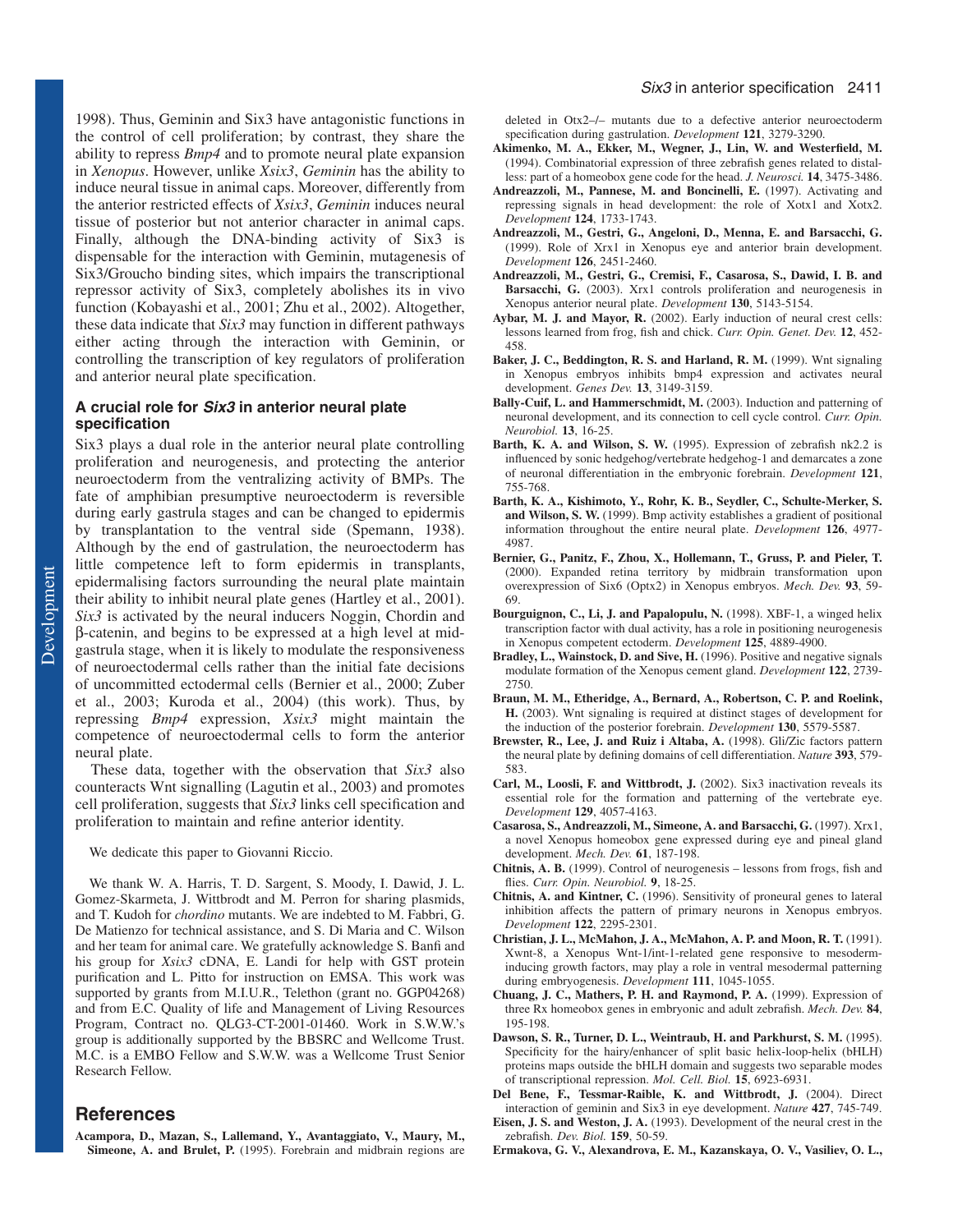#### 2412 Development 132 (10) Research article

**Smith, M. W. and Zaraisky, A. G.** (1999). The homeobox gene, Xanf-1, can control both neural differentiation and patterning in the presumptive anterior neurectoderm of the Xenopus laevis embryo. *Development* **126**, 4513-4523.

- **Ekker, S. C., McGrew, L. L., Lai, C. J., Lee, J. J., von Kessler, D. P., Moon, R. T. and Beachy, P. A.** (1995). Distinct expression and shared activities of members of the hedgehog gene family of Xenopus laevis. *Development* **121**, 2337-2347.
- Fainsod, A., Steinbeisser, H. and de Robertis, E. M. (1994). On the function of BMP-4 in patterning the marginal zone of the Xenopus embryo. *EMBO J.* **13**, 5015-5125.
- **Franco, P. G., Paganelli, A. R., Lopez, S. L. and Carrasco, A. E.** (1999). Functional association of retinoic acid and hedgehog signaling in Xenopus primary neurogenesis. *Development* **126**, 4257-4265.
- **Furthauer, M., van Celst, J., Thisse, C. and Thisse, B.** (2004). Fgf signalling controls the dorsoventral patterning of the zebrafish embryo. *Development* **131**, 2853-2864.
- **Gammill, L. S. and Sive, H.** (1997). Identification of otx2 target genes and restrictions in ectodermal competence during Xenopus cement gland formation. *Development* **124**, 471-481.
- **Ghanbari, H., Seo, H. C., Fjose, A. and Brändli, A. W.** (2001). Molecular cloning and embryonic expression of Xenopus Six homeobox genes. *Mech. Dev*. **101**, 271-277.
- **Gomez-Skarmeta, J. L., Glavic, A., de la Calle-Mustienes, E., Modolell, J. and Mayor, R.** (1998). Xiro, a Xenopus homolog of the Drosophila Iroquois complex genes, controls development at the neural plate. *EMBO J.* **2**, 181- 190.
- **Gomez-Skarmeta, J., de la Calle-Mustienes, E. and Modolell, J.** (2001). The Wnt-activated Xiro1 gene encodes a repressor that is essential for neural development and downregulates Bmp4. *Development* **128**, 551-560.
- **Hammerschmidt, M., Serbedzija, G. N. and McMahon, A. P.** (1996). Genetic analysis of dorsoventral pattern formation in the zebrafish: requirement of a BMP-like ventralizing activity and its dorsal repressor. *Genes Dev.* **10**, 2452-2461.
- **Hardcastle, Z. and Papalopulu, N.** (2000). Distinct effects of XBF-1 in regulating the cell cycle inhibitor p27(XIC1) and imparting a neural fate. *Development* **127**, 1303-1314.
- Harland, R. M. (1991). In situ hybridization: an improved whole-mount method for Xenopus embryos. *Methods Cell Biol.* **36**, 685-695.
- Harris, W. A. and Hartenstein, V. (1991). Neuronal determination without cell division in Xenopus embryos. *Neuron* **6**, 499-515.
- **Hartenstein, V.** (1989). Early neurogenesis in Xenopus: the spatio-temporal pattern of proliferation and cell lineages in the embryonic spinal cord. *Neuron* **3**, 399-411.
- **Hartley, K. O., Hardcastle, Z., Friday, R. V., Amaya, E. and Papalopulu, N.** (2001). Transgenic Xenopus embryos reveal that anterior neural development requires continued suppression of BMP signaling after gastrulation. *Dev. Biol.* **238**, 168-184.
- **Heisenberg, C. P., Houart, C., Take-Uchi, M., Rauch, G. J., Young, N., Coutinho, P., Masai, I., Caneparo, L., Concha, M. L., Geisler, R. et al.** (2001). A mutation in the Gsk3-binding domain of zebrafish Masterblind/Axin1 leads to a fate transformation of telencephalon and eyes to diencephalon. *Genes Dev.* **15**, 1427-1434.
- Hemmati-Brivanlou, A. and Thomsen, G. H. (1995). Ventral mesodermal patterning in Xenopus embryos: expression patterns and activities of BMP-2 and BMP-4. *Dev. Genet.* **17**, 78-89.
- Hensey, C. and Gautier, J. (1998). Programmed cell death during Xenopus development: a spatio-temporal analysis. *Dev. Biol.* **203**, 36-48.
- **Houart, C., Caneparo, L., Heisenberg, C., Barth, K., Take-Uchi, M. and** Wilson, S. (2002). Establishment of the telencephalon during gastrulation by local antagonism of Wnt signaling. *Neuron* **35**, 255-265.
- Jonas, E., Sargent, T. D. and Dawid, I. B. (1985). Epidermal keratin gene expressed in embryos of Xenopus laevis. *Proc. Natl. Acad. Sci. USA* **82**, 5413-5417.
- **Jonas, E. A., Snape, A. M. and Sargent, T. D.** (1989). Transcriptional regulation of a Xenopus embryonic epidermal keratin gene. *Development* **106**, 399-405.
- **Jones, C. M., Lyons, K. M., Lapan, P. M., Wright, C. V. and Hogan, B. L.** (1992). DVR-4 (bone morphogenetic protein-4) as a posterior-ventralizing factor in Xenopus mesoderm induction. *Development* **115**, 639-647.
- **Kazanskaya, O., Glinka, A. and Niehrs, C.** (2000). The role of Xenopus dickkopf1 in prechordal plate specification and neural patterning. *Development* **122**, 4981-4992.
- **Kessler, D. S.** (1997). Siamois is required for formation of Spemann's organizer. *Proc. Natl. Acad. Sci. USA* **94**, 13017-13022.
- **Kiecker, C. and Niehrs, C.** (2001). A morphogen gradient of Wnt/betacatenin signalling regulates anteroposterior neural patterning in Xenopus. *Development* **128**, 4189-4201.
- **Kim, C. H., Oda, T., Itoh, M., Jiang, D., Artinger, K. B., Chandrasekharappa, S. C., Driever, W. and Chitnis, A. B.** (2000). Repressor activity of Headless/Tcf3 is essential for vertebrate head formation. *Nature* **407**, 913-916.
- **Kishi, M., Mizuseki, K., Sasai, N., Yamazaki, H., Shiota, K., Nakanishi, S. and Sasai, Y.** (2000). Requirement of Sox2-mediated signaling for differentiation of early Xenopus neuroectoderm. *Development* **127**, 791- 800.
- **Knecht, A. K., Good, P. J., Dawid, I. B. and Harland, R. M.** (1995). Dorsalventral patterning and differentiation of noggin-induced neural tissue in the absence of mesoderm. *Development* **121**, 1927-1935.
- **Kobayashi, M., Toyama, R., Takeda, H., Dawid, I. B. and Kawakami, K.** (1998). Overexpression of the forebrain-specific homeobox gene six3 induces rostral forebrain enlargement in zebrafish. *Development* **125**, 2973- 2982.
- **Kobayashi, M., Nishikawa, K., Suzuki, T. and Yamamoto, M.** (2001). The homeobox protein Six3 interacts with the Groucho corepressor and acts as a transcriptional repressor in eye and forebrain formation. *Dev. Biol.* **232**, 315-326.
- **Kodjabachian, L. and Lemaire, P.** (2001). Siamois functions in the early blastula to induce Spemann's organiser. *Mech. Dev.* **108**, 71-79.
- **Koyano-Nakagawa, N., Kim, J., Anderson, D. and Kintner, C.** (2000). Hes6 acts in a positive feedback loop with the neurogenins to promote neuronal differentiation. *Development* **127**, 4203-4216.
- **Kroll, K. L., Salic, A. N., Evans, L. M. and Kirschner, M. W.** (1998). Geminin, a neuralizing molecule that demarcates the future neural plate at the onset of gastrulation. *Development* **125**, 3247-3258.
- **Kudoh, T., Tsang, M., Hukriede, N. A., Chen, X., Dedekian, M., Clarke, C. J., Kiang, A., Schultz, S., Epstein, J. A., Toyama, R. and Dawid, I. B.** (2001). A gene expression screen in zebrafish embryogenesis. *Genome Res*. **11**, 979-987.
- **Kudoh, T., Concha, M. L., Houart, C., Dawid, I. B. and Wilson, S. W.** (2004). Combinatorial Fgf and Bmp signalling patterns the gastrula ectoderm into prospective neural and epidermal domains. *Development* **131**, 3581-3592.
- **Kuo, J. S., Patel, M., Gamse, J., Merzdorf, C., Liu, X., Apekin, V. and Sive, H.** (1998). Opl: a zinc finger protein that regulates neural determination and patterning in Xenopus. *Development* **125**, 2867-2882.
- Kuroda, H., Wessely, O. and de Robertis, E. M. (2004). Neural induction in Xenopus: requirement for ectodermal and endodermal signals via Chordin, Noggin, β-Catenin and Cerberus. *PLoS Biol.* **2**, 623-634.
- **Lagutin, O. V., Zhu, C. C., Kobayashi, D., Topczewski, J., Shimamura, K., Puelles, L., Russell, H. R., McKinnon, P. J., Solnica-Krezel, L. and Oliver, G.** (2003). Six3 repression of Wnt signaling in the anterior neuroectoderm is essential for vertebrate forebrain development. *Genes Dev.* **17**, 368-379.
- **Li, Y., Allende, M. L., Finkelstein, R. and Weinberg, E. S.** (1994). Expression of two zebrafish orthodenticle-related genes in the embryonic brain. *Mech. Dev.* **48**, 229-244.
- **Loosli, F., Winkler, S. and Wittbrodt, J.** (1999). Six3 overexpression initiates the formation of ectopic retina. *Genes Dev.* **13**, 649-654.
- **Loosli, F., Winkler, S., Burgtorf, C., Wurmbach, E., Ansorge, W., Henrich, T., Grabher, C., Arendt, D., Carl, M., Krone, A. et al.** (2001). Medaka eyeless is the key factor linking retinal determination and eye growth. *Development* **128**, 4035-4044.
- **Lopez-Rios, J., Tessmar, K., Loosli, F., Wittbrodt, J. and Bovolenta, P.** (2003). Six3 and Six6 activity is modulated by members of the groucho family. *Development* **130**, 185-195.
- **Ma, Q., Kintner, C. and Anderson, D. J.** (1996). Identification of neurogenin, a vertebrate neuronal determination gene. *Cell* **87**, 43-52.
- **Mariani, F. V. and Harland, R. M.** (1998). *XBF-2* is a transcriptional repressor that converts ectoderm into neural tissue. *Development* **125**, 5019- 5031.
- **Mayor, R., Morgan, R. and Sargent, M. G.** (1995). Induction of the prospective neural crest of Xenopus. *Development* **121**, 767-777.
- **Mathers, P. H., Grinberg, A., Mahon, K. A. and Jamrich, M.** (1997). The Rx homeobox gene is essential for vertebrate eye development. *Nature* **387**, 603-607.